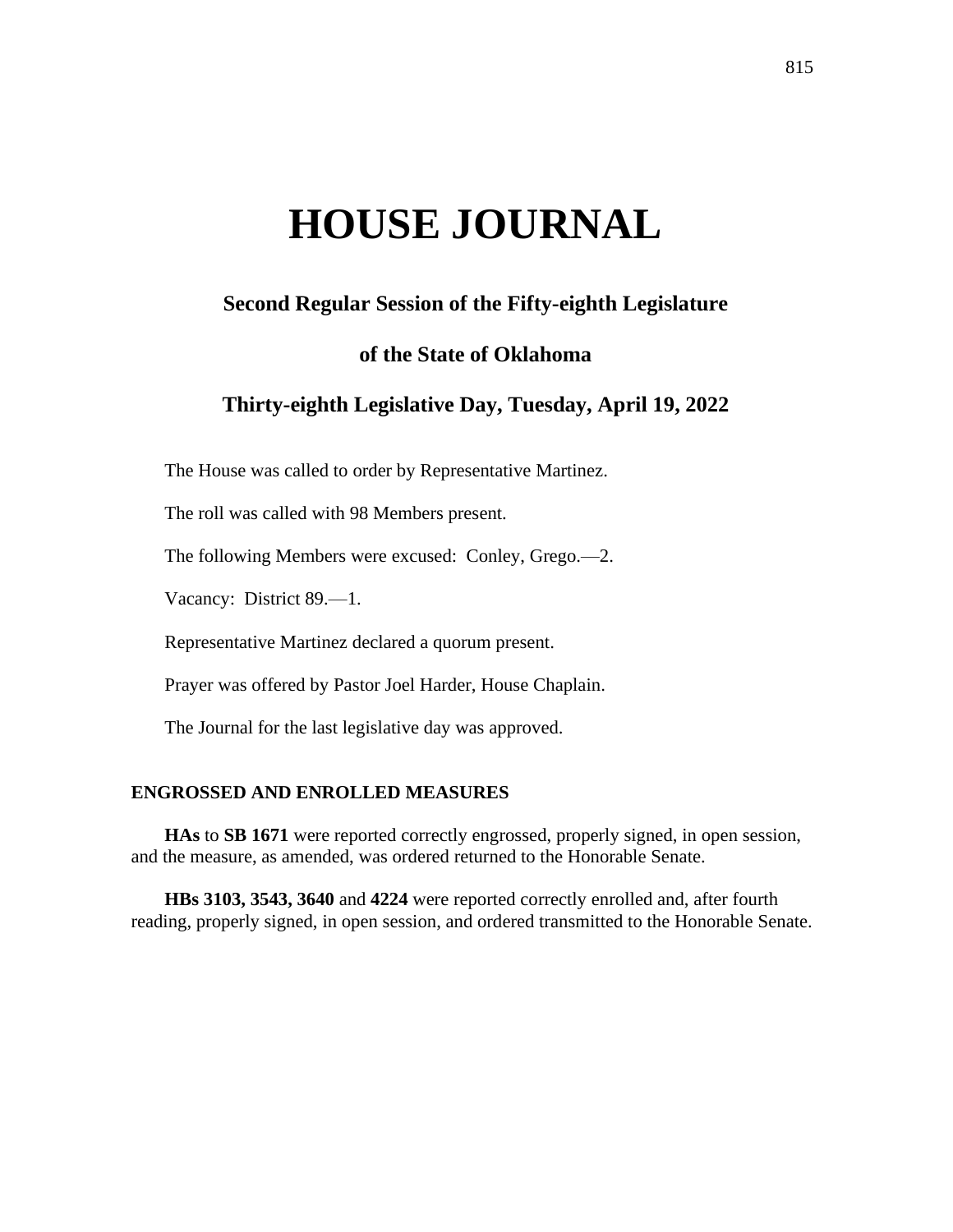# **RESOLUTION FOR CONSIDERATION**

**HR 1060** was called up for consideration.

Coauthored by Representative(s) Hardin (David), Stark

Upon motion of Representative West (Rick), **HR 1060** was considered and adopted.

**HR 1060** was referred for enrollment.

# **RESOLUTION FOR CONSIDERATION**

**HR 1061** was called up for consideration.

Coauthored by Representative(s) Stark

Upon motion of Representative Munson, **HR 1061** was considered and adopted.

**HR 1061** was referred for enrollment.

# **RESOLUTION FOR CONSIDERATION**

**HR 1059** was called up for consideration.

Upon motion of Representative Smith, **HR 1059** was considered and adopted.

**HR 1059** was referred for enrollment.

## **GENERAL ORDER**

**HB 4455** by Wallace et al. of the House and Thompson et al. of the Senate was read and considered.

Coauthored by Representative(s) Osburn, Roberts (Dustin), Kerbs, Hilbert, O'Donnell, Lawson, Moore, Bush, Boatman, Randleman, Townley, McCall

Representative Hilbert moved adoption of the Joint Committee Report on **HB 4455**, which motion was declared adopted.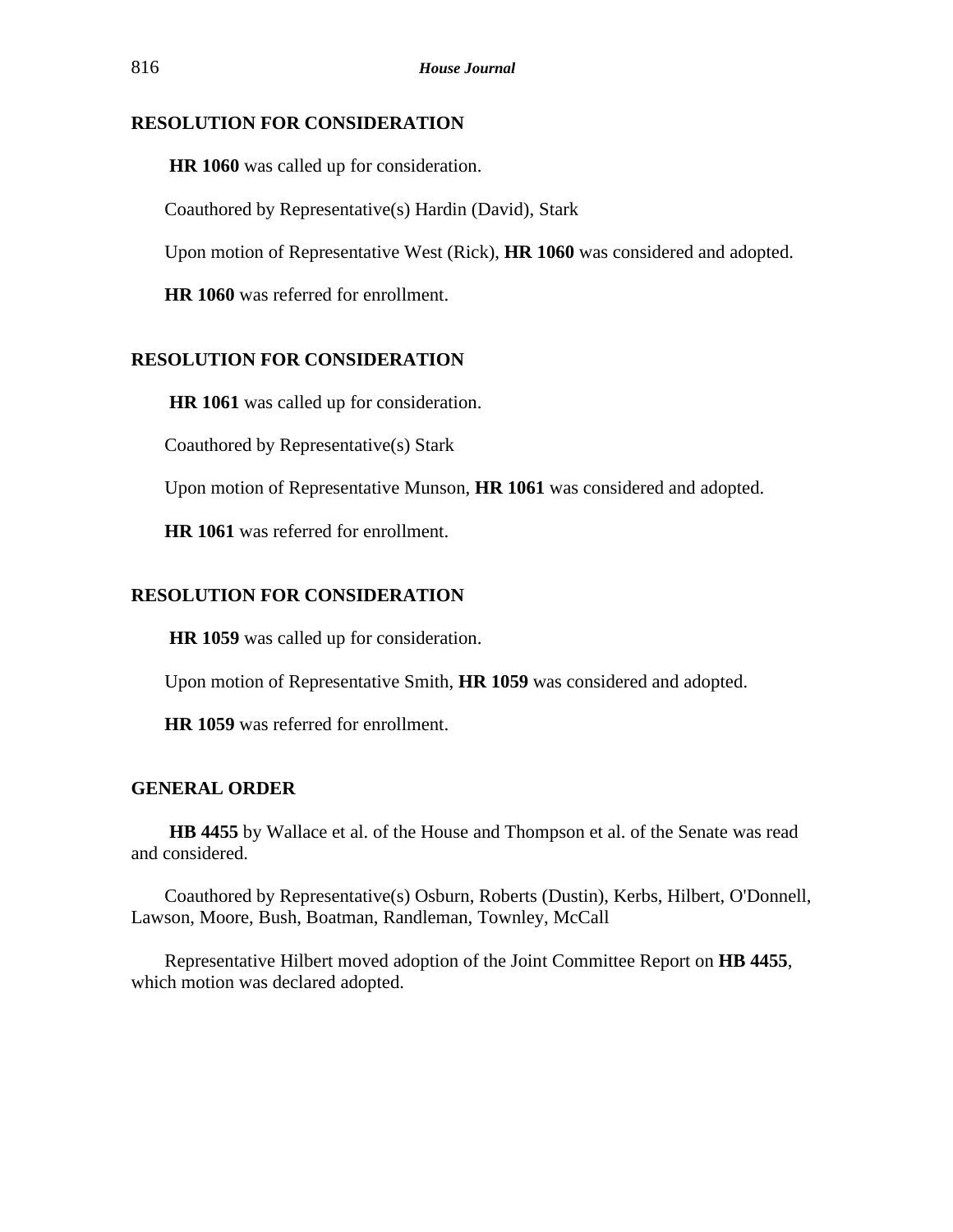**HB 4455** was read at length for the third time. On passage of the measure, the roll call was as follows:

Aye: Baker, Bashore, Bennett, Blancett, Boatman, Brewer, Burns, Bush, Caldwell (Chad), Caldwell (Trey), Cornwell, Culver, Davis, Dempsey, Dills, Dobrinski, Dollens, Echols, Fetgatter, Ford, Fugate, Goodwin, Hasenbeck, Hilbert, Hill, Humphrey, Johns, Kannady, Kerbs, Lawson, Lepak, Lowe (Dick), Lowe (Jason), Luttrell, Manger, Marti, Martinez, May, McBride, McDugle, McEntire, Miller, Mize, Moore, Munson, Newton, Nichols, Nollan, O'Donnell, Osburn, Pae, Patzkowsky, Pfeiffer, Phillips, Pittman, Provenzano, Randleman, Ranson, Roberts (Dustin), Roberts (Eric), Roberts (Sean), Roe, Rosecrants, Russ, Sims, Sneed, Sterling, Stinson, Strom, Talley, Townley, Turner, Vancuren, Virgin, Waldron, Wallace, West (Josh), West (Tammy), Williams, Worthen, Mr. Speaker.--81.

Nay: Bell, Boles, Crosswhite Hader, Frix, Gann, Hardin (David), Hardin (Tommy), Kendrix, Olsen, Smith, Stark, Steagall, Stearman, Walke, West (Kevin), West (Rick), Wolfley.--17.

Excused: Conley, Grego.--2.

Vacancy: District 89.--1.

The measure passed.

**HB 4455** was referred for engrossment.

#### **MESSAGES FROM THE SENATE**

Advising fourth reading of and transmitting for signature Enrolled **SBs 737, 1248, 1253, 1601, 1760, 1852** and **1860**.

The above-numbered enrolled measures were, after fourth reading, properly signed and ordered returned to the Honorable Senate.

# **Returning engrossed measures**

Announcing the passage of **HBs 3243, 3270,** Coauthored by Representative Fugate, **3278, 3381, 3403, 3429,** Coauthored by Senator Stephens, **3467** and **3469**.

The above-numbered measures were referred for enrollment.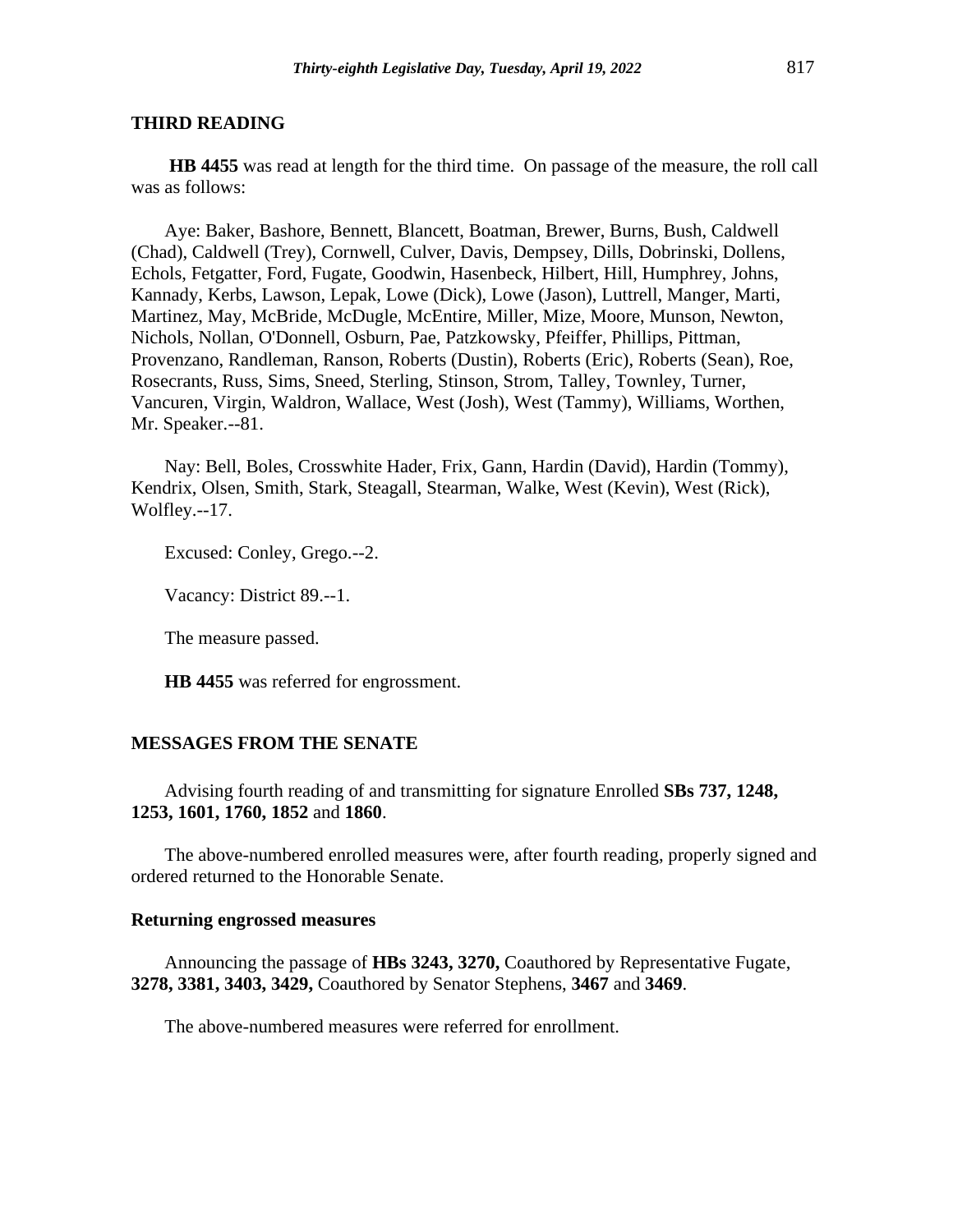# **RESOLUTION FOR CONSIDERATION**

**HCR 1018** was called up for consideration.

Upon motion of Representative Phillips, **HCR 1018** was considered and adopted.

**HCR 1018** was referred for engrossment.

# **MOTION**

Representative Pfeiffer moved that the House stand in recess until 1:30 p.m., which was the order.

# **Representative Russ Presiding**

## **GENERAL ORDER**

**SB 1485** by Paxton of the Senate and Osburn of the House was read and considered.

Representative Osburn moved that **SB 1485** be advanced from General Order, which motion was declared adopted.

## **THIRD READING**

**SB 1485** was read at length for the third time. On passage of the measure, the roll call was as follows:

Aye: Baker, Bashore, Blancett, Boatman, Boles, Brewer, Burns, Bush, Caldwell (Chad), Cornwell, Crosswhite Hader, Culver, Davis, Dills, Dobrinski, Echols, Ford, Frix, Fugate, Gann, Hardin (David), Hardin (Tommy), Hasenbeck, Hilbert, Hill, Humphrey, Johns, Kendrix, Lowe (Dick), Luttrell, Manger, Marti, May, McBride, McDugle, Miller, Moore, Nollan, O'Donnell, Olsen, Osburn, Pae, Patzkowsky, Provenzano, Randleman, Ranson, Roberts (Dustin), Roberts (Eric), Roberts (Sean), Roe, Rosecrants, Russ, Smith, Sneed, Stark, Steagall, Stearman, Sterling, Stinson, Strom, Turner, Vancuren, Virgin, Waldron, Walke, West (Kevin), West (Rick), West (Tammy), Williams, Wolfley, Worthen, Mr. Speaker.--72.

Excused: Bell, Bennett, Caldwell (Trey), Conley, Dempsey, Dollens, Fetgatter, Goodwin, Grego, Kannady, Kerbs, Lawson, Lepak, Lowe (Jason), Martinez, McEntire, Mize, Munson, Newton, Nichols, Pfeiffer, Phillips, Pittman, Sims, Talley, Townley, Wallace, West (Josh).--28.

Vacancy: District 89.--1.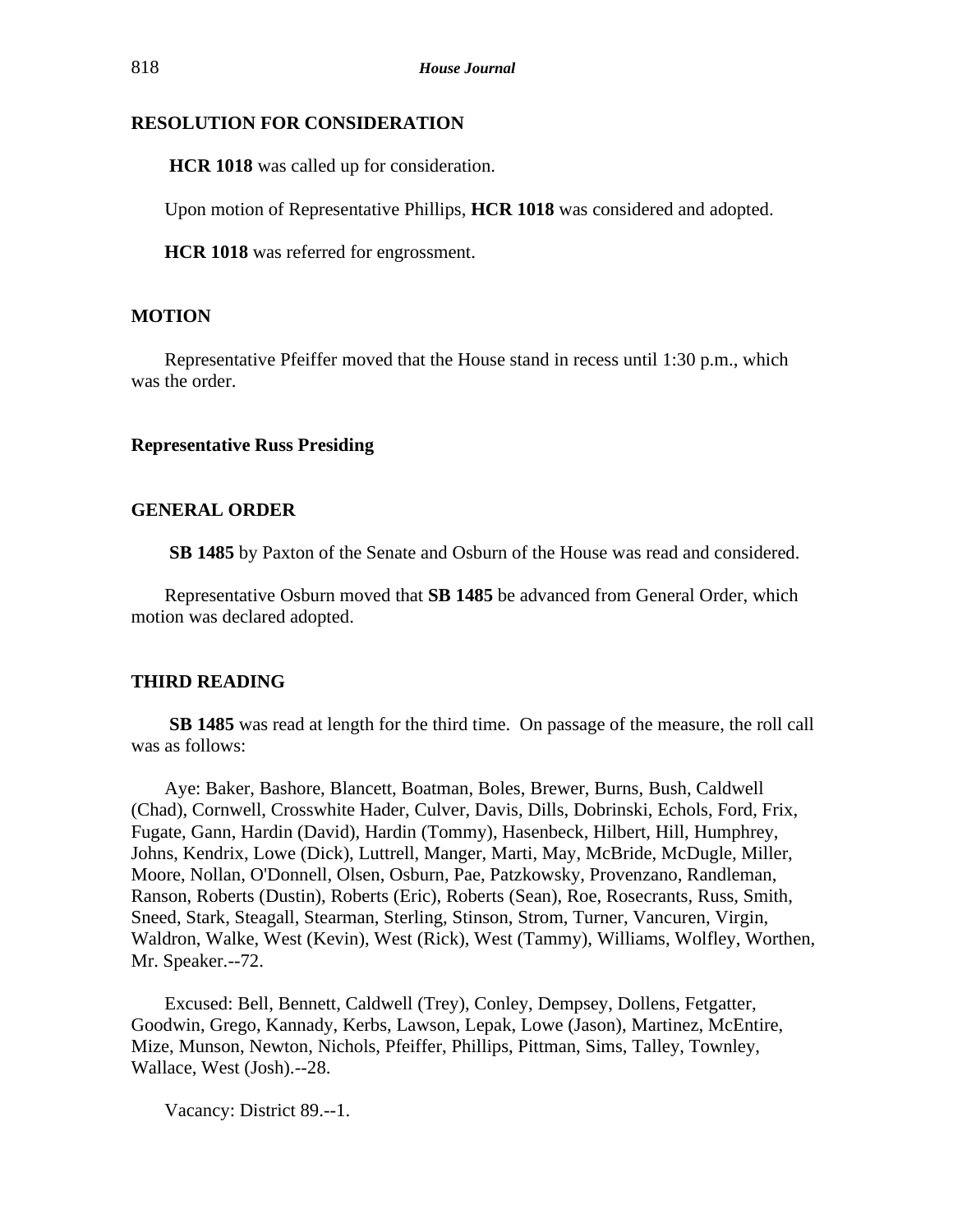The measure passed.

The Presiding Officer signed, in open session, Engrossed **SB 1485** and ordered same returned to the Honorable Senate.

### **GENERAL ORDER**

**SB 1496** by Stanley of the Senate and Miller of the House was read and considered.

Representative Miller moved that **SB 1496** be advanced from General Order, which motion was declared adopted.

#### **THIRD READING**

**SB 1496** was read at length for the third time. On passage of the measure, the roll call was as follows:

Aye: Baker, Bashore, Bell, Blancett, Boatman, Boles, Brewer, Burns, Bush, Caldwell (Chad), Cornwell, Crosswhite Hader, Culver, Davis, Dills, Dobrinski, Echols, Ford, Frix, Fugate, Gann, Hardin (David), Hardin (Tommy), Hasenbeck, Hilbert, Hill, Humphrey, Johns, Kendrix, Kerbs, Lowe (Dick), Luttrell, Manger, Marti, May, McBride, McDugle, Miller, Moore, Nollan, O'Donnell, Olsen, Osburn, Pae, Patzkowsky, Pfeiffer, Provenzano, Randleman, Ranson, Roberts (Dustin), Roberts (Eric), Roberts (Sean), Roe, Rosecrants, Russ, Smith, Sneed, Stark, Steagall, Stearman, Sterling, Stinson, Strom, Talley, Turner, Vancuren, Virgin, Waldron, Walke, West (Kevin), West (Rick), West (Tammy), Williams, Wolfley, Worthen, Mr. Speaker.--76.

Excused: Bennett, Caldwell (Trey), Conley, Dempsey, Dollens, Fetgatter, Goodwin, Grego, Kannady, Lawson, Lepak, Lowe (Jason), Martinez, McEntire, Mize, Munson, Newton, Nichols, Phillips, Pittman, Sims, Townley, Wallace, West (Josh).--24.

Vacancy: District 89.--1.

The measure passed.

**SB 1496** was referred for engrossment.

#### **GENERAL ORDER**

**SB 80** by Dossett (J.J.) of the Senate and Ford of the House was read and considered.

Coauthored by Representative(s) Fugate

Representative Ford moved that **SB 80** be advanced from General Order, which motion was declared adopted.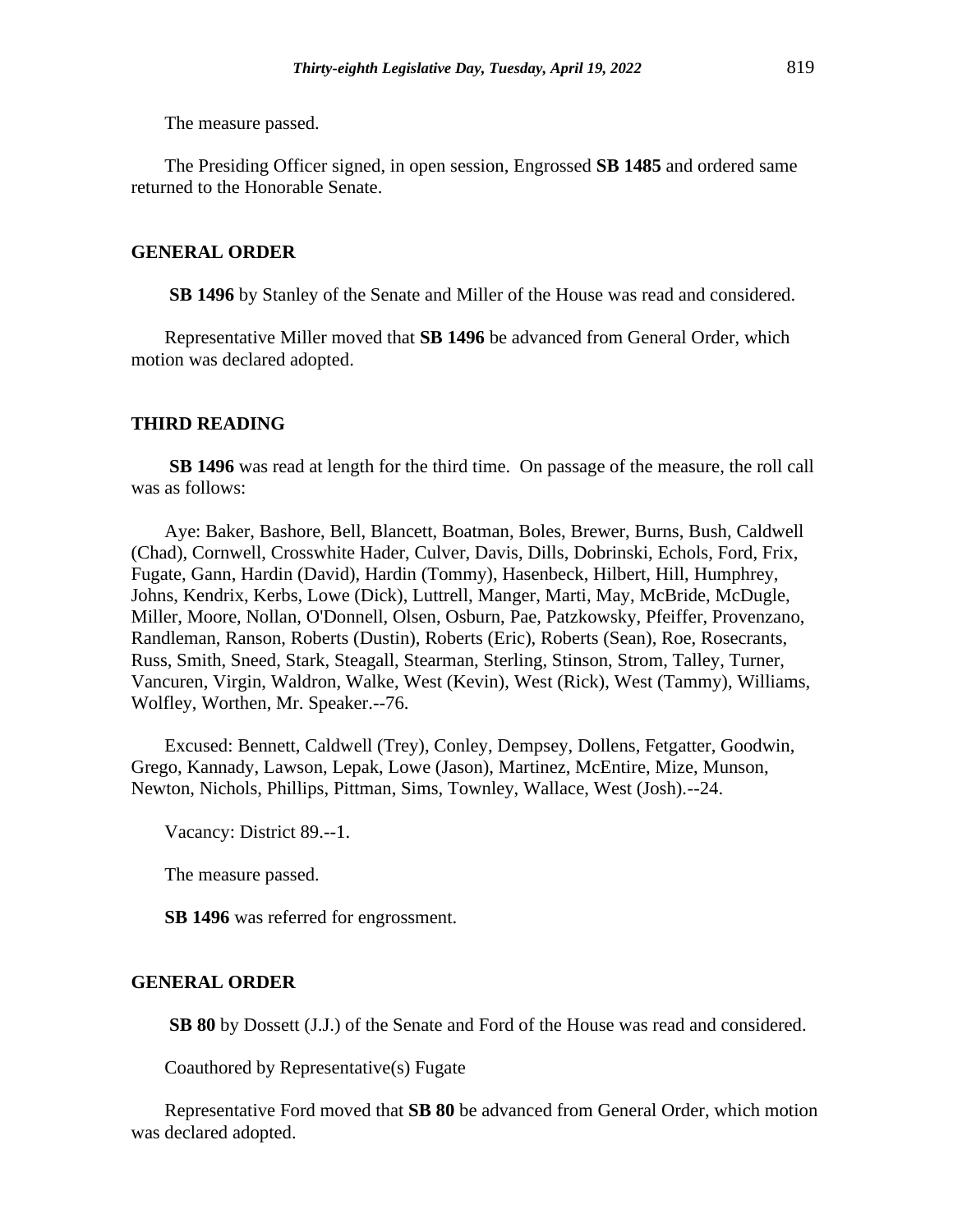**SB 80** was read at length for the third time. On passage of the measure, the roll call was as follows:

Aye: Baker, Bashore, Bell, Blancett, Boatman, Boles, Brewer, Burns, Bush, Cornwell, Crosswhite Hader, Culver, Davis, Dills, Dobrinski, Echols, Ford, Frix, Fugate, Gann, Hardin (David), Hardin (Tommy), Hasenbeck, Hilbert, Hill, Humphrey, Johns, Kendrix, Kerbs, Lowe (Dick), Lowe (Jason), Luttrell, Manger, Marti, May, McBride, McDugle, Miller, Moore, Nollan, O'Donnell, Olsen, Osburn, Pae, Patzkowsky, Pfeiffer, Provenzano, Randleman, Ranson, Roberts (Dustin), Roberts (Eric), Roberts (Sean), Roe, Rosecrants, Russ, Smith, Sneed, Stark, Steagall, Stearman, Sterling, Stinson, Strom, Talley, Townley, Turner, Vancuren, Virgin, Waldron, Walke, West (Kevin), West (Rick), West (Tammy), Williams, Wolfley, Worthen, Mr. Speaker.--77.

Excused: Bennett, Caldwell (Chad), Caldwell (Trey), Conley, Dempsey, Dollens, Fetgatter, Goodwin, Grego, Kannady, Lawson, Lepak, Martinez, McEntire, Mize, Munson, Newton, Nichols, Phillips, Pittman, Sims, Wallace, West (Josh).--23.

Vacancy: District 89.--1.

The measure passed.

The Presiding Officer signed, in open session, Engrossed **SB 80** and ordered same returned to the Honorable Senate.

#### **MESSAGES FROM THE SENATE**

As approved by the Joint Committee on Appropriations and Budget, advising passage and transmitting for consideration Engrossed **SBs 1086, 1087** and **1088**. The measures were introduced and read for the first time.

**SB 1086** − By Thompson and Hall of the Senate and Wallace and Hilbert of the House.

An Act relating to the Insurance Department; amending Section 1 of Enrolled Senate Bill No. 1085 of the 2nd Session of the 58th Oklahoma Legislature; striking certain authorized transfer; and declaring an emergency.

**SB 1087** − By Thompson and Hall of the Senate and Wallace and Hilbert of the House.

An Act relating to the Oklahoma Employment Security Commission; making appropriations; stating purposes; providing for expenditure limitations; providing an effective date; and declaring an emergency.

**SB 1088** − By Thompson and Hall of the Senate and Wallace and Hilbert of the House.

An Act relating to the State Election Board; making an appropriation; stating purpose; making appropriation nonfiscal; making appropriation exempt from certain agency category and budget limits; and declaring an emergency.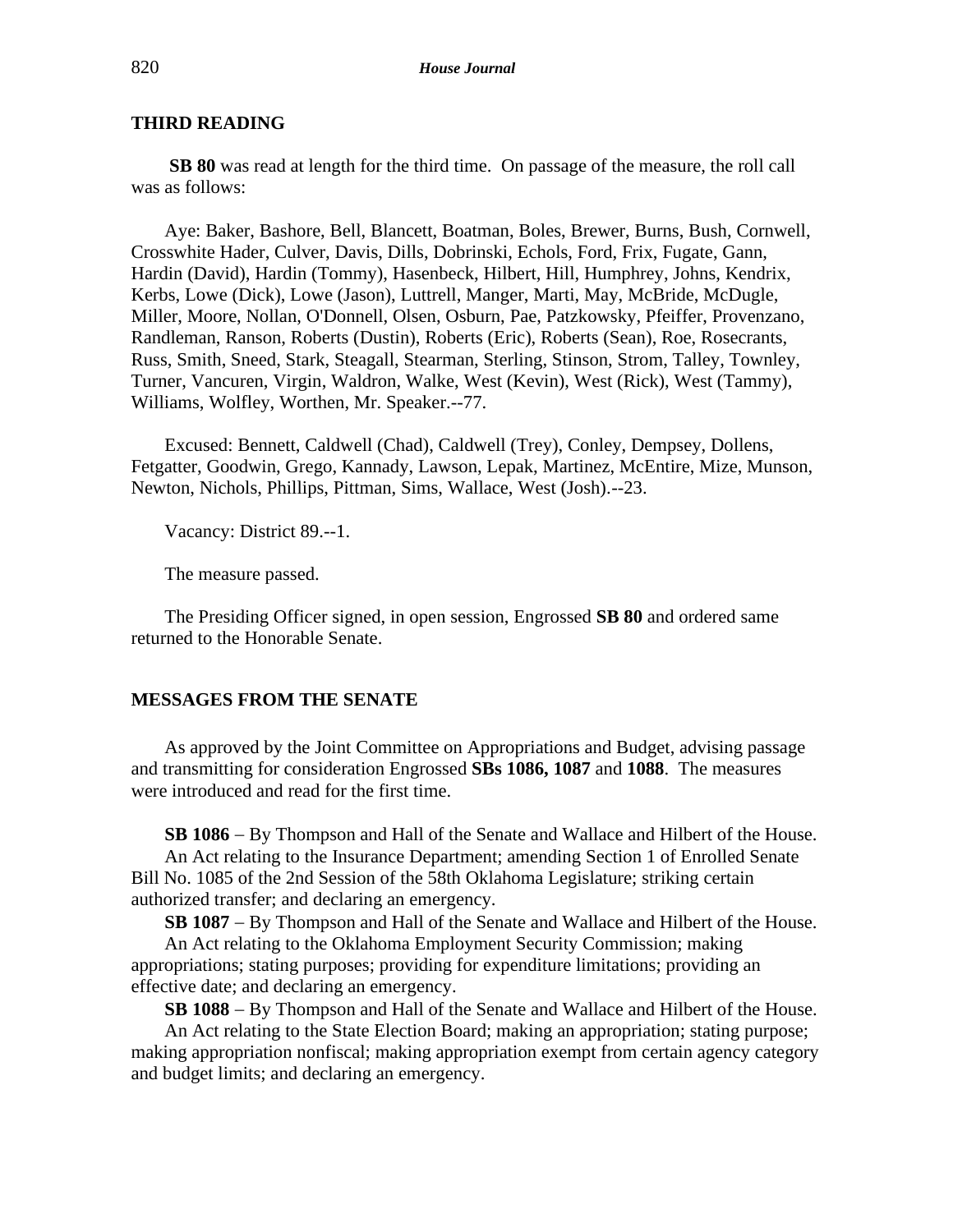#### **Returning enrolled measures**

Announcing that Enrolled **HBs 3103, 3543, 3640** and **4224** have been read at length for the fourth time and signed by the Presiding Officer of Senate, in open session.

The above measures were ordered transmitted to the Honorable Governor.

#### **GENERAL ORDER**

**SB 1361** by Hall of the Senate and Moore of the House was read and considered.

Representative Moore moved that **SB 1361** be advanced from General Order, which motion was declared adopted.

# **THIRD READING**

**SB 1361** was read at length for the third time. On passage of the measure, the roll call was as follows:

Aye: Baker, Bashore, Bell, Blancett, Boatman, Boles, Brewer, Burns, Bush, Cornwell, Crosswhite Hader, Culver, Davis, Dempsey, Dills, Dobrinski, Dollens, Echols, Ford, Frix, Fugate, Hardin (David), Hasenbeck, Hilbert, Hill, Humphrey, Johns, Kendrix, Kerbs, Lowe (Dick), Lowe (Jason), Luttrell, Manger, Marti, May, McBride, McDugle, Miller, Moore, Newton, Nollan, O'Donnell, Olsen, Osburn, Pae, Patzkowsky, Pfeiffer, Provenzano, Randleman, Roberts (Dustin), Roberts (Eric), Roberts (Sean), Roe, Rosecrants, Russ, Smith, Sneed, Stark, Steagall, Sterling, Stinson, Strom, Talley, Townley, Turner, Vancuren, Virgin, Waldron, Walke, West (Kevin), West (Tammy), Williams, Wolfley, Worthen, Mr. Speaker.--75.

Nay: Gann, Hardin (Tommy), Stearman, West (Rick).--4.

Excused: Bennett, Caldwell (Chad), Caldwell (Trey), Conley, Fetgatter, Goodwin, Grego, Kannady, Lawson, Lepak, Martinez, McEntire, Mize, Munson, Nichols, Phillips, Pittman, Ranson, Sims, Wallace, West (Josh).--21.

Vacancy: District 89.--1.

The measure passed.

The Presiding Officer signed, in open session, Engrossed **SB 1361** and ordered same returned to the Honorable Senate.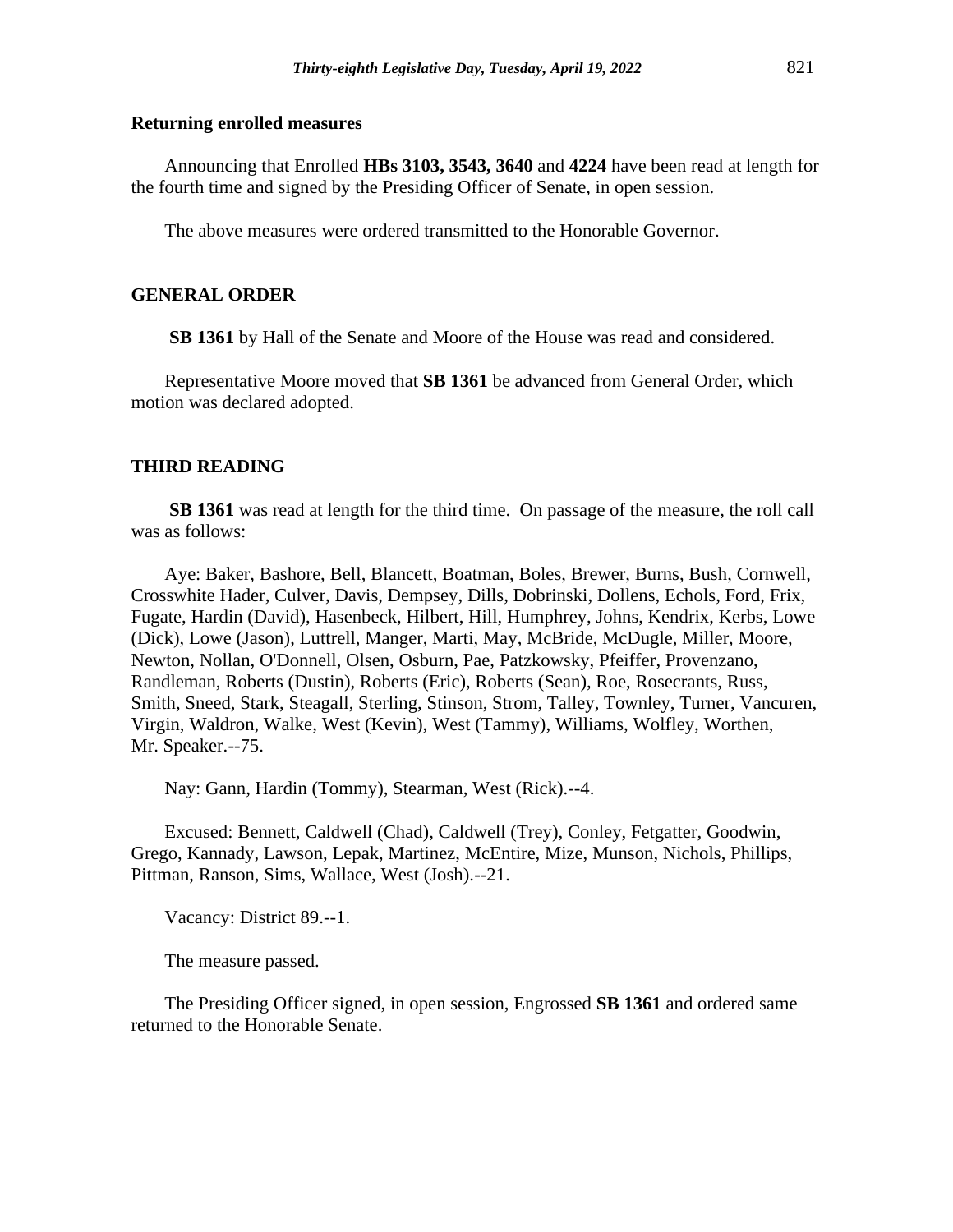# **GENERAL ORDER**

**SB 524** by Quinn of the Senate and Sneed of the House was read and considered.

Representative Sneed moved to suspend House Rule 8.8 for the purpose of allowing consideration of an untimely filed floor amendment, which motion was declared adopted upon roll call as follows:

Aye: Baker, Bashore, Boatman, Boles, Burns, Caldwell (Chad), Cornwell, Crosswhite Hader, Culver, Davis, Dempsey, Dills, Dobrinski, Echols, Ford, Frix, Gann, Hardin (David), Hardin (Tommy), Hasenbeck, Hilbert, Hill, Humphrey, Johns, Kendrix, Kerbs, Lepak, Lowe (Dick), Luttrell, Manger, Marti, May, McBride, McDugle, Miller, Mize, Moore, Newton, Nollan, O'Donnell, Olsen, Osburn, Pae, Patzkowsky, Pfeiffer, Randleman, Roberts (Dustin), Roberts (Eric), Roberts (Sean), Roe, Russ, Smith, Sneed, Steagall, Stearman, Sterling, Stinson, Strom, Talley, Townley, Vancuren, West (Kevin), West (Rick), West (Tammy), Williams, Wolfley, Worthen, Mr. Speaker.--68.

Nay: Bell, Blancett, Brewer, Dollens, Fugate, Goodwin, Lowe (Jason), Provenzano, Rosecrants, Turner, Virgin, Waldron, Walke.--13.

Excused: Bennett, Bush, Caldwell (Trey), Conley, Fetgatter, Grego, Kannady, Lawson, Martinez, McEntire, Munson, Nichols, Phillips, Pittman, Ranson, Sims, Stark, Wallace, West (Josh).--19.

Vacancy: District 89.--1.

Representative Sneed moved to amend **SB 524** by striking the title, the enacting clause, the entire bill, and by inserting in lieu thereof a floor substitute, which floor substitute was declared adopted.

Representative Sneed moved that **SB 524** be advanced from General Order, which motion was declared adopted.

#### **THIRD READING**

**SB 524** was read at length for the third time. On passage of the measure, the roll call was as follows:

Aye: Baker, Bashore, Bell, Bennett, Boatman, Boles, Brewer, Burns, Bush, Caldwell (Chad), Cornwell, Crosswhite Hader, Culver, Davis, Dempsey, Dills, Dobrinski, Dollens, Echols, Ford, Frix, Fugate, Gann, Goodwin, Hardin (David), Hardin (Tommy), Hasenbeck, Hilbert, Hill, Humphrey, Johns, Kendrix, Kerbs, Lawson, Lepak, Lowe (Dick), Lowe (Jason), Luttrell, Manger, Marti, May, McBride, McDugle, Miller, Mize, Moore, Newton, Nollan, O'Donnell, Olsen, Osburn, Pae, Patzkowsky, Pfeiffer, Pittman, Provenzano, Randleman, Roberts (Dustin), Roberts (Eric), Roberts (Sean), Roe, Rosecrants, Russ, Smith, Sneed, Stark, Steagall, Stearman, Sterling, Stinson, Strom, Talley, Townley, Turner,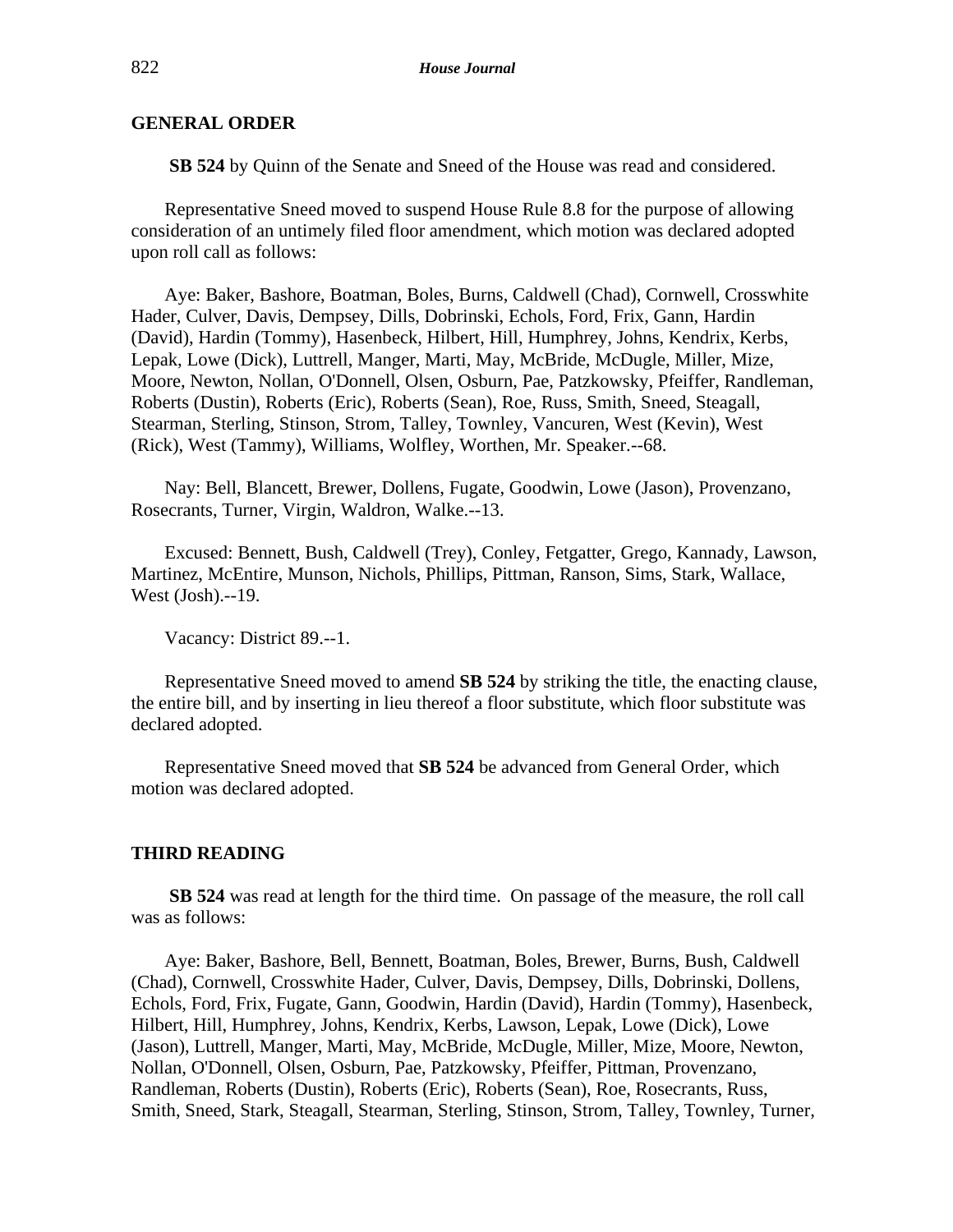Vancuren, Virgin, Walke, West (Kevin), West (Rick), West (Tammy), Williams, Wolfley, Worthen, Mr. Speaker.--84.

Nay: Blancett, Waldron.--2.

Excused: Caldwell (Trey), Conley, Fetgatter, Grego, Kannady, Martinez, McEntire, Munson, Nichols, Phillips, Ranson, Sims, Wallace, West (Josh).--14.

Vacancy: District 89.--1.

The measure passed.

**SB 524** was referred for Engrossment.

#### **GENERAL ORDER**

**SB 1673** by Pugh of the Senate and Nollan et al. of the House was read and considered.

Representative Nollan moved that **SB 1673** be advanced from General Order, which motion was declared adopted.

#### **THIRD READING**

**SB 1673** was read at length for the third time. On passage of the measure and emergency, the roll call was as follows:

Aye: Baker, Bashore, Bell, Bennett, Blancett, Boatman, Boles, Brewer, Burns, Bush, Caldwell (Chad), Cornwell, Crosswhite Hader, Culver, Davis, Dempsey, Dills, Dobrinski, Dollens, Echols, Fetgatter, Ford, Frix, Fugate, Goodwin, Hardin (David), Hardin (Tommy), Hasenbeck, Hilbert, Hill, Humphrey, Johns, Kendrix, Kerbs, Lawson, Lepak, Lowe (Dick), Lowe (Jason), Luttrell, Manger, Marti, May, McBride, McDugle, Miller, Mize, Moore, Newton, Nollan, O'Donnell, Olsen, Osburn, Pae, Patzkowsky, Pfeiffer, Pittman, Provenzano, Randleman, Roberts (Dustin), Roberts (Eric), Roberts (Sean), Roe, Rosecrants, Russ, Smith, Sneed, Stark, Steagall, Sterling, Strom, Talley, Townley, Turner, Vancuren, Virgin, Waldron, Walke, West (Kevin), West (Tammy), Williams, Wolfley, Worthen, Mr. Speaker.--83.

Nay: Gann, Stearman, West (Rick).--3.

Excused: Caldwell (Trey), Conley, Grego, Kannady, Martinez, McEntire, Munson, Nichols, Phillips, Ranson, Sims, Stinson, Wallace, West (Josh).--14.

Vacancy: District 89.--1.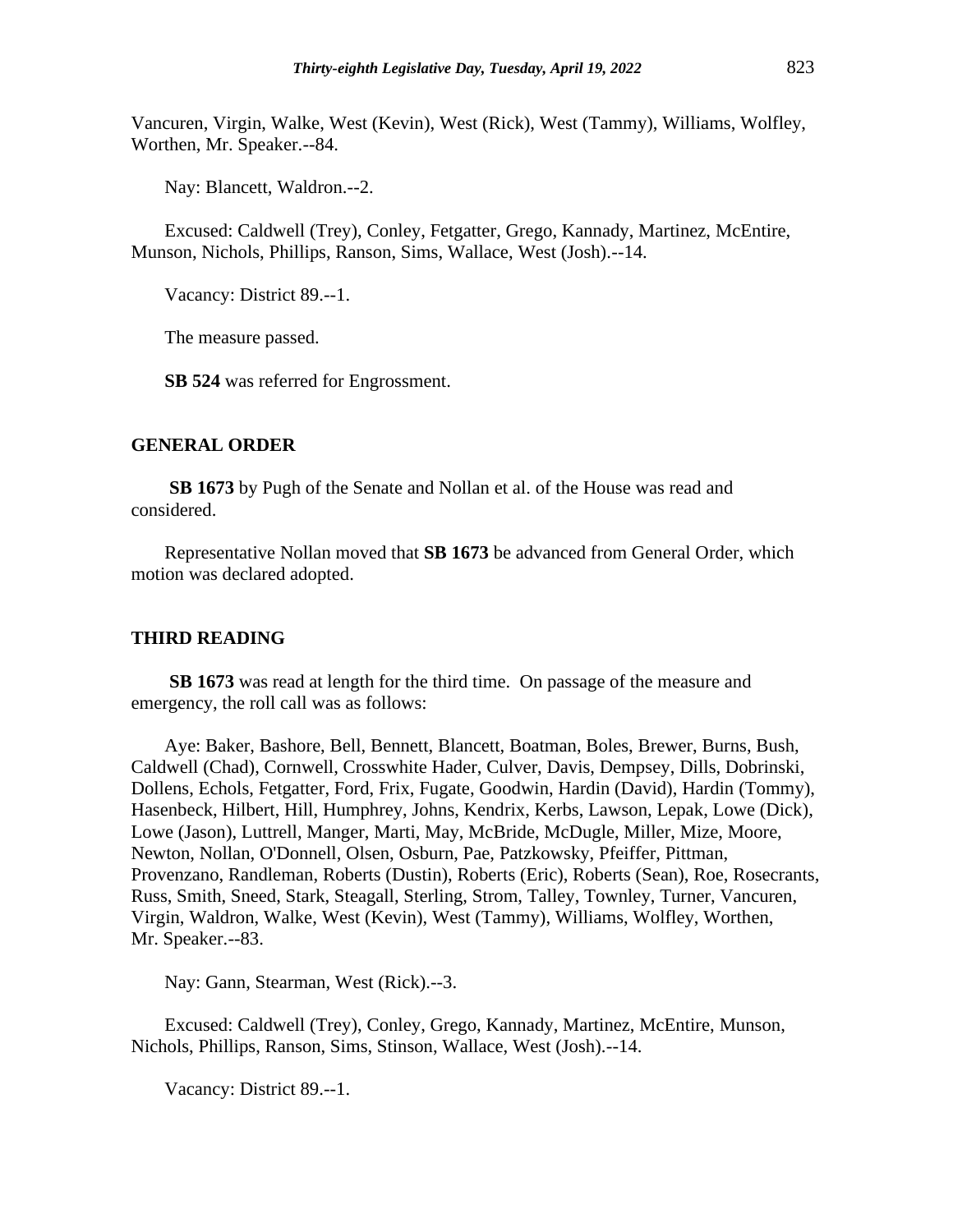The measure and emergency passed.

**SB 1673** was referred for Engrossment.

## **GENERAL ORDER**

**SB 1659** by Newhouse of the Senate and Dills of the House was read and considered.

Representative Dills moved that **SB 1659** be advanced from General Order, which motion was declared adopted.

### **Representative Boatman Presiding**

# **THIRD READING**

**SB 1659** was read at length for the third time. On passage of the measure, the roll call was as follows:

Aye: Baker, Bashore, Bell, Bennett, Boatman, Boles, Brewer, Bush, Caldwell (Chad), Cornwell, Crosswhite Hader, Culver, Davis, Dempsey, Dills, Dobrinski, Dollens, Echols, Fetgatter, Ford, Frix, Fugate, Gann, Goodwin, Hardin (David), Hardin (Tommy), Hasenbeck, Hilbert, Hill, Humphrey, Johns, Kendrix, Kerbs, Lawson, Lepak, Lowe (Dick), Lowe (Jason), Luttrell, Manger, Marti, Martinez, May, McBride, McDugle, Miller, Mize, Moore, Newton, Nollan, O'Donnell, Olsen, Osburn, Pae, Patzkowsky, Pfeiffer, Pittman, Provenzano, Randleman, Roberts (Dustin), Roberts (Eric), Roberts (Sean), Roe, Rosecrants, Russ, Smith, Stark, Steagall, Stearman, Sterling, Stinson, Strom, Talley, Townley, Turner, Vancuren, Virgin, Waldron, Walke, West (Kevin), West (Rick), West (Tammy), Williams, Wolfley, Worthen, Mr. Speaker.--85.

Excused: Blancett, Burns, Caldwell (Trey), Conley, Grego, Kannady, McEntire, Munson, Nichols, Phillips, Ranson, Sims, Sneed, Wallace, West (Josh).--15.

Vacancy: District 89.--1.

The measure passed.

The Presiding Officer signed, in open session, Engrossed **SB 1659** and ordered same returned to the Honorable Senate.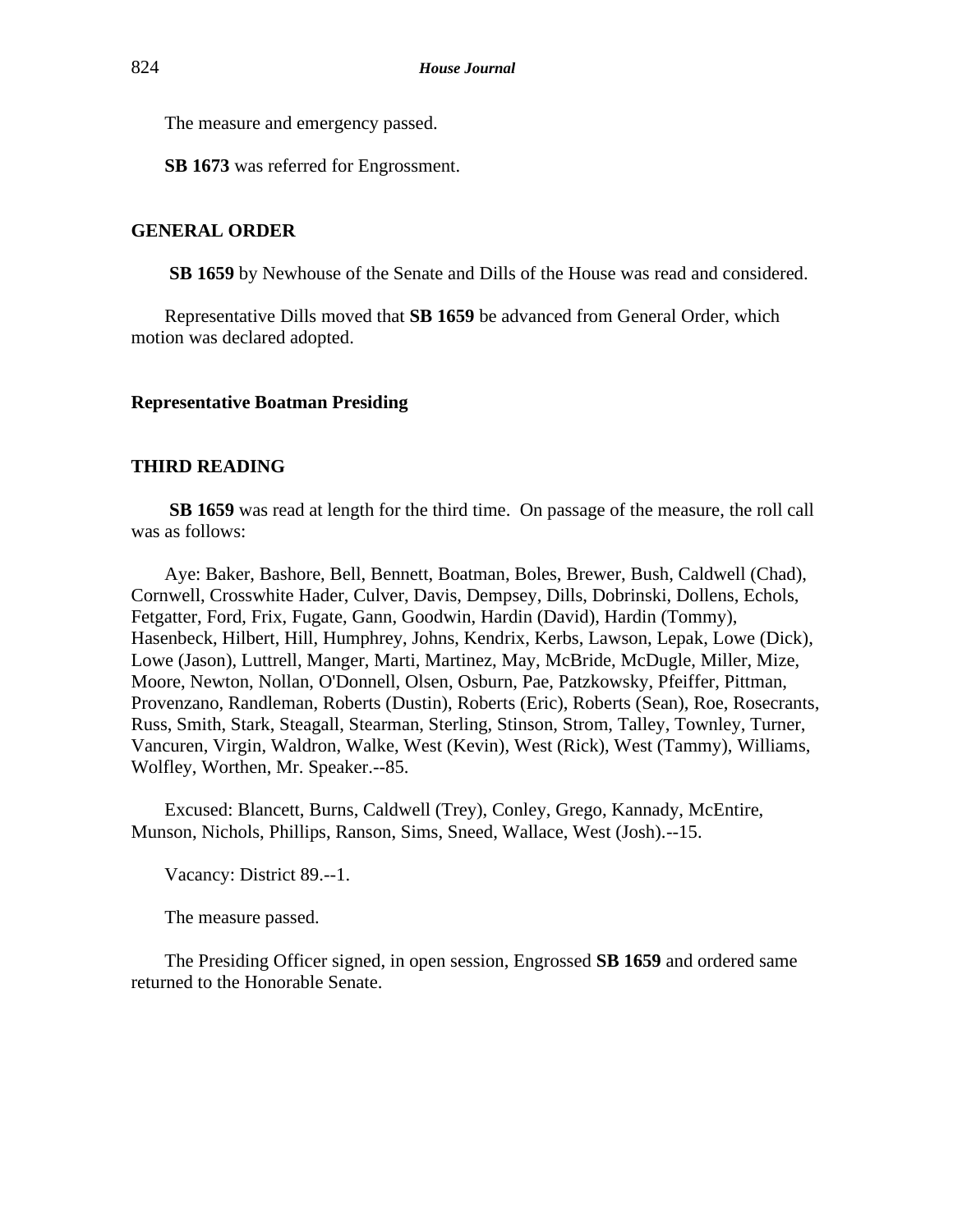#### **GENERAL ORDER**

**SB 1278** by Garvin of the Senate and Hill of the House was read and considered.

Coauthored by Representative(s) Crosswhite Hader

Representative Hill moved that **SB 1278** be advanced from General Order, which motion was declared adopted.

#### **THIRD READING**

**SB 1278** was read at length for the third time. On passage of the measure and emergency, the roll call was as follows:

Aye: Baker, Bashore, Bell, Bennett, Blancett, Boatman, Boles, Brewer, Bush, Caldwell (Chad), Cornwell, Crosswhite Hader, Culver, Davis, Dempsey, Dobrinski, Dollens, Echols, Fetgatter, Ford, Frix, Fugate, Gann, Goodwin, Hardin (David), Hardin (Tommy), Hilbert, Hill, Humphrey, Johns, Kendrix, Kerbs, Lawson, Lepak, Lowe (Dick), Lowe (Jason), Luttrell, Manger, Marti, May, McBride, Miller, Mize, Moore, Newton, Nollan, O'Donnell, Olsen, Osburn, Pae, Patzkowsky, Pfeiffer, Pittman, Provenzano, Randleman, Roberts (Dustin), Roberts (Eric), Roberts (Sean), Roe, Rosecrants, Smith, Sneed, Stark, Steagall, Stearman, Sterling, Stinson, Strom, Talley, Townley, Turner, Vancuren, Virgin, Waldron, Wallace, West (Kevin), West (Rick), West (Tammy), Williams, Wolfley, Worthen, Mr. Speaker.--82.

Excused: Burns, Caldwell (Trey), Conley, Dills, Grego, Hasenbeck, Kannady, Martinez, McDugle, McEntire, Munson, Nichols, Phillips, Ranson, Russ, Sims, Walke, West (Josh).--18.

Vacancy: District 89.--1.

The measure and emergency passed.

The Presiding Officer signed, in open session, Engrossed **SB 1278** and ordered same returned to the Honorable Senate.

#### **GENERAL ORDER**

**SB 1462** by Garvin of the Senate and Lawson of the House was read and considered.

Coauthored by Representative(s) Fugate

Representative Lawson moved that **SB 1462** be advanced from General Order, which motion was declared adopted.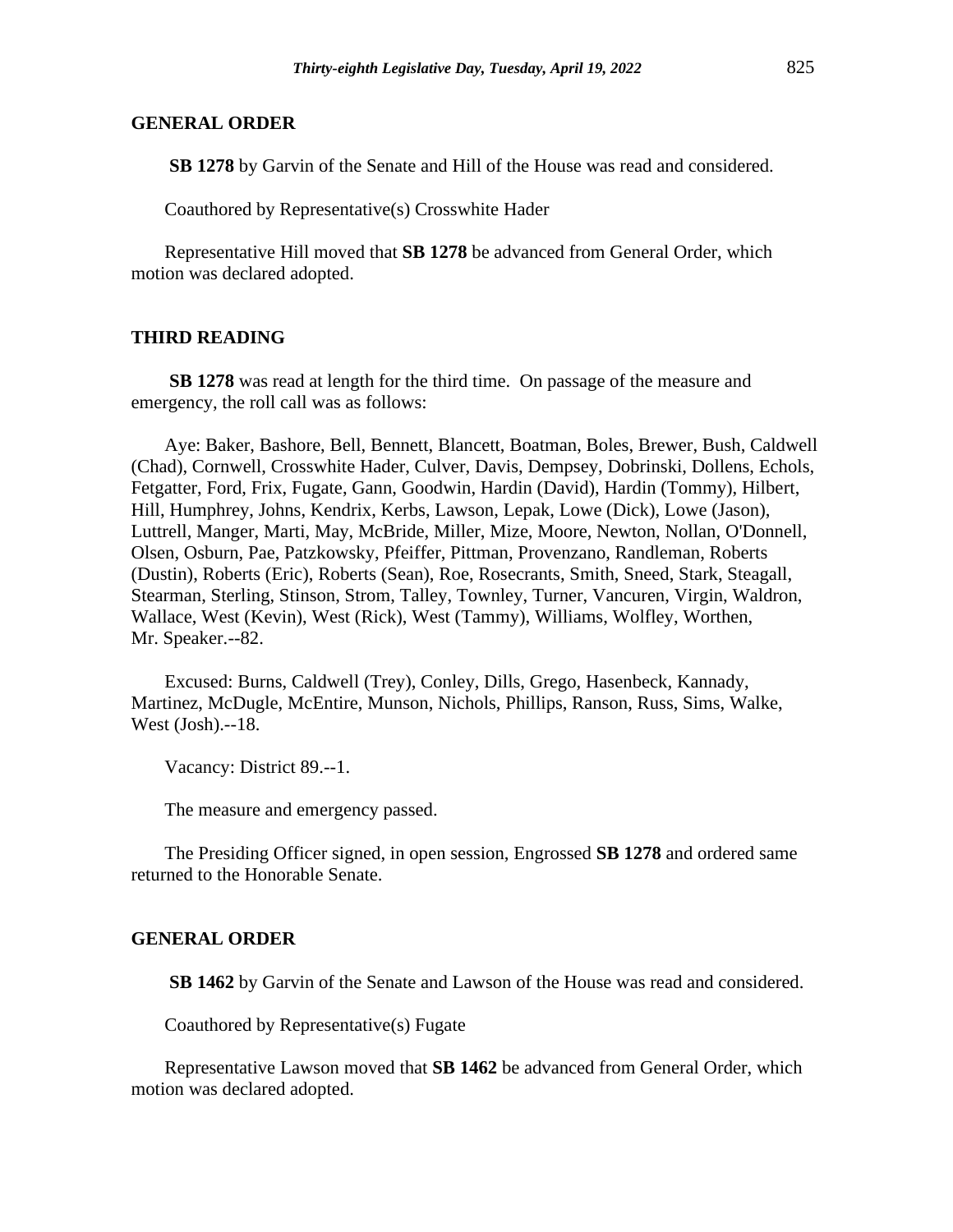**SB 1462** was read at length for the third time. On passage of the measure, the roll call was as follows:

Aye: Baker, Bashore, Bell, Bennett, Blancett, Boatman, Boles, Brewer, Bush, Caldwell (Chad), Cornwell, Culver, Davis, Dempsey, Dobrinski, Dollens, Echols, Fetgatter, Ford, Frix, Fugate, Goodwin, Hardin (David), Hilbert, Hill, Humphrey, Johns, Kendrix, Kerbs, Lawson, Lepak, Lowe (Dick), Lowe (Jason), Luttrell, Manger, Marti, May, McBride, McDugle, Miller, Mize, Moore, Newton, Nollan, Olsen, Osburn, Pae, Patzkowsky, Pfeiffer, Pittman, Provenzano, Randleman, Roberts (Eric), Roberts (Sean), Rosecrants, Smith, Stark, Steagall, Sterling, Stinson, Strom, Talley, Townley, Turner, Virgin, Waldron, Wallace, West (Kevin), West (Tammy), Williams, Wolfley, Worthen, Mr. Speaker.--73.

Nay: Crosswhite Hader, Gann, Hardin (Tommy), O'Donnell, Sneed, Stearman, West (Rick).--7.

Excused: Burns, Caldwell (Trey), Conley, Dills, Grego, Hasenbeck, Kannady, Martinez, McEntire, Munson, Nichols, Phillips, Ranson, Roberts (Dustin), Roe, Russ, Sims, Vancuren, Walke, West (Josh).--20.

Vacancy: District 89.--1.

The measure passed.

The Presiding Officer signed, in open session, Engrossed **SB 1462** and ordered same returned to the Honorable Senate.

#### **GENERAL ORDER**

**SB 1352** by Taylor et al. of the Senate and Boles of the House was read and considered.

Coauthored by Representative(s) Martinez, Roberts (Dustin)

Representative Boles moved that **SB 1352** be advanced from General Order, which motion was declared adopted.

#### **THIRD READING**

**SB 1352** was read at length for the third time. On passage of the measure, the roll call was as follows:

Aye: Baker, Bashore, Bell, Boatman, Boles, Brewer, Bush, Caldwell (Chad), Caldwell (Trey), Cornwell, Crosswhite Hader, Culver, Dempsey, Dobrinski, Dollens, Echols, Fetgatter, Ford, Frix, Fugate, Gann, Hardin (David), Hardin (Tommy), Hilbert, Humphrey,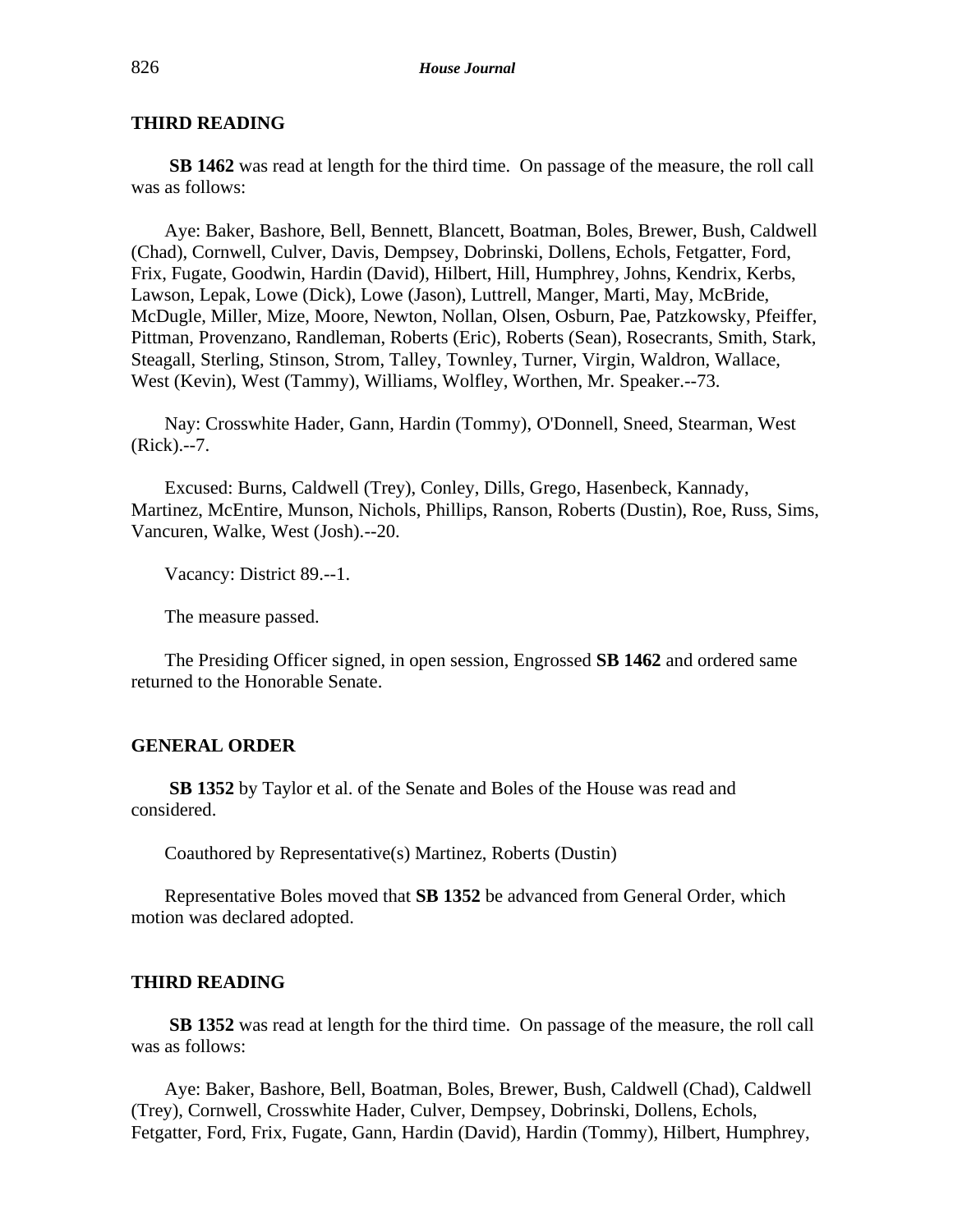Johns, Kendrix, Kerbs, Lawson, Lepak, Lowe (Dick), Lowe (Jason), Luttrell, Manger, Marti, May, McBride, McDugle, Miller, Mize, Moore, Newton, Nollan, O'Donnell, Olsen, Osburn, Pae, Patzkowsky, Pfeiffer, Pittman, Provenzano, Randleman, Roberts (Eric), Roberts (Sean), Rosecrants, Smith, Sneed, Stark, Steagall, Stearman, Sterling, Stinson, Strom, Talley, Townley, Turner, Vancuren, Walke, Wallace, West (Josh), West (Kevin), West (Rick), West (Tammy), Williams, Wolfley, Worthen, Mr. Speaker.--77.

Nay: Bennett, Blancett, Goodwin, Virgin, Waldron.--5.

Excused: Burns, Conley, Davis, Dills, Grego, Hasenbeck, Hill, Kannady, Martinez, McEntire, Munson, Nichols, Phillips, Ranson, Roberts (Dustin), Roe, Russ, Sims.--18.

Vacancy: District 89.--1.

The measure passed.

The Presiding Officer signed, in open session, Engrossed **SB 1352** and ordered same returned to the Honorable Senate.

#### **GENERAL ORDER**

**SB 1283** by Daniels of the Senate and Lepak of the House was read and considered.

Representative Lepak moved that **SB 1283** be advanced from General Order, which motion was declared adopted.

#### **THIRD READING**

**SB 1283** was read at length for the third time. On passage of the measure, the roll call was as follows:

Aye: Baker, Bashore, Boatman, Boles, Bush, Caldwell (Chad), Cornwell, Crosswhite Hader, Culver, Dempsey, Echols, Ford, Frix, Hilbert, Hill, Humphrey, Johns, Kannady, Kendrix, Lepak, Lowe (Dick), Luttrell, Manger, Marti, May, McBride, McDugle, Miller, Mize, Moore, Newton, Nollan, O'Donnell, Olsen, Osburn, Pae, Patzkowsky, Pfeiffer, Phillips, Roberts (Eric), Roberts (Sean), Sneed, Stark, Stearman, Sterling, Stinson, Talley, Vancuren, Wallace, West (Rick), West (Tammy), Williams, Wolfley, Worthen, Mr. Speaker.--55.

Nay: Bell, Bennett, Brewer, Caldwell (Trey), Davis, Dollens, Fetgatter, Fugate, Gann, Goodwin, Hardin (David), Hardin (Tommy), Kerbs, Lawson, Lowe (Jason), Pittman, Provenzano, Randleman, Roberts (Dustin), Rosecrants, Smith, Steagall, Strom, Townley, Turner, Virgin, Waldron, Walke, West (Josh), West (Kevin).--30.

Excused: Blancett, Burns, Conley, Dills, Dobrinski, Grego, Hasenbeck, Martinez, McEntire, Munson, Nichols, Ranson, Roe, Russ, Sims.--15.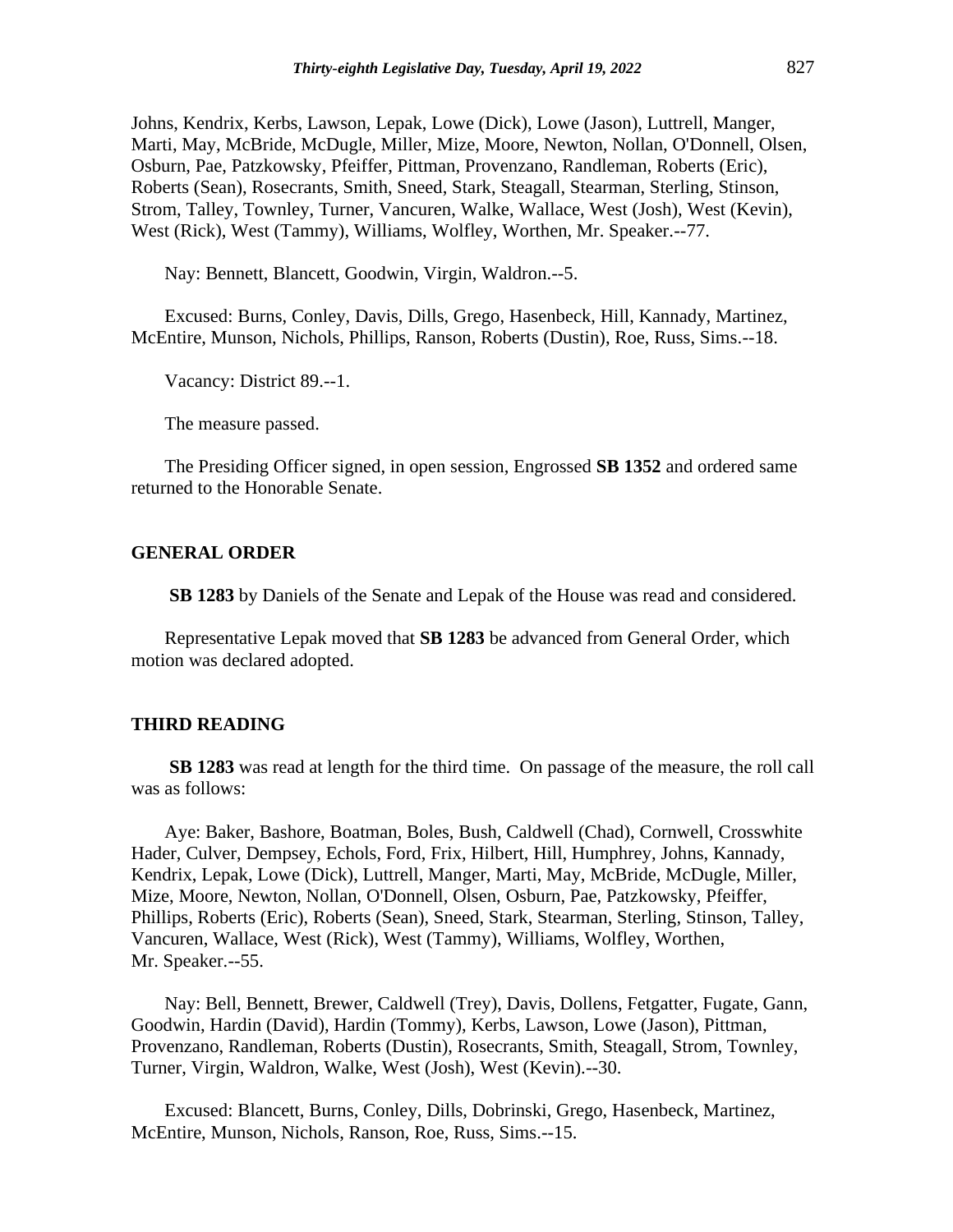Vacancy: District 89.--1.

The measure passed.

Representative Lepak served notice to reconsider the vote by which **SB 1283** passed.

#### **ENGROSSED AND ENROLLED MEASURES**

**HB 4455** was reported correctly engrossed, properly signed, in open session, and ordered transmitted to the Honorable Senate.

#### **GENERAL ORDER**

**SB 1348** by Hall of the Senate and Mize of the House was read and considered.

Representative Mize moved that **SB 1348** be advanced from General Order, which motion was declared adopted.

#### **THIRD READING**

**SB 1348** was read at length for the third time. On passage of the measure, the roll call was as follows:

Aye: Baker, Bashore, Bell, Bennett, Blancett, Boatman, Boles, Brewer, Bush, Caldwell (Chad), Caldwell (Trey), Cornwell, Crosswhite Hader, Culver, Davis, Dempsey, Dobrinski, Dollens, Echols, Fetgatter, Frix, Fugate, Gann, Goodwin, Hardin (David), Hardin (Tommy), Hilbert, Hill, Humphrey, Johns, Kannady, Kendrix, Kerbs, Lawson, Lepak, Lowe (Dick), Lowe (Jason), Luttrell, Manger, Marti, May, McBride, McDugle, Miller, Mize, Moore, Newton, Nollan, O'Donnell, Olsen, Osburn, Pae, Patzkowsky, Pfeiffer, Phillips, Pittman, Provenzano, Randleman, Roberts (Dustin), Roberts (Eric), Roberts (Sean), Rosecrants, Smith, Sneed, Stark, Steagall, Stearman, Sterling, Stinson, Strom, Talley, Townley, Turner, Vancuren, Virgin, Waldron, Walke, Wallace, West (Josh), West (Kevin), West (Rick), West (Tammy), Williams, Wolfley, Worthen, Mr. Speaker.--86.

Excused: Burns, Conley, Dills, Ford, Grego, Hasenbeck, Martinez, McEntire, Munson, Nichols, Ranson, Roe, Russ, Sims.--14.

Vacancy: District 89.--1.

The measure passed.

The Presiding Officer signed, in open session, Engrossed **SB 1348** and ordered same returned to the Honorable Senate.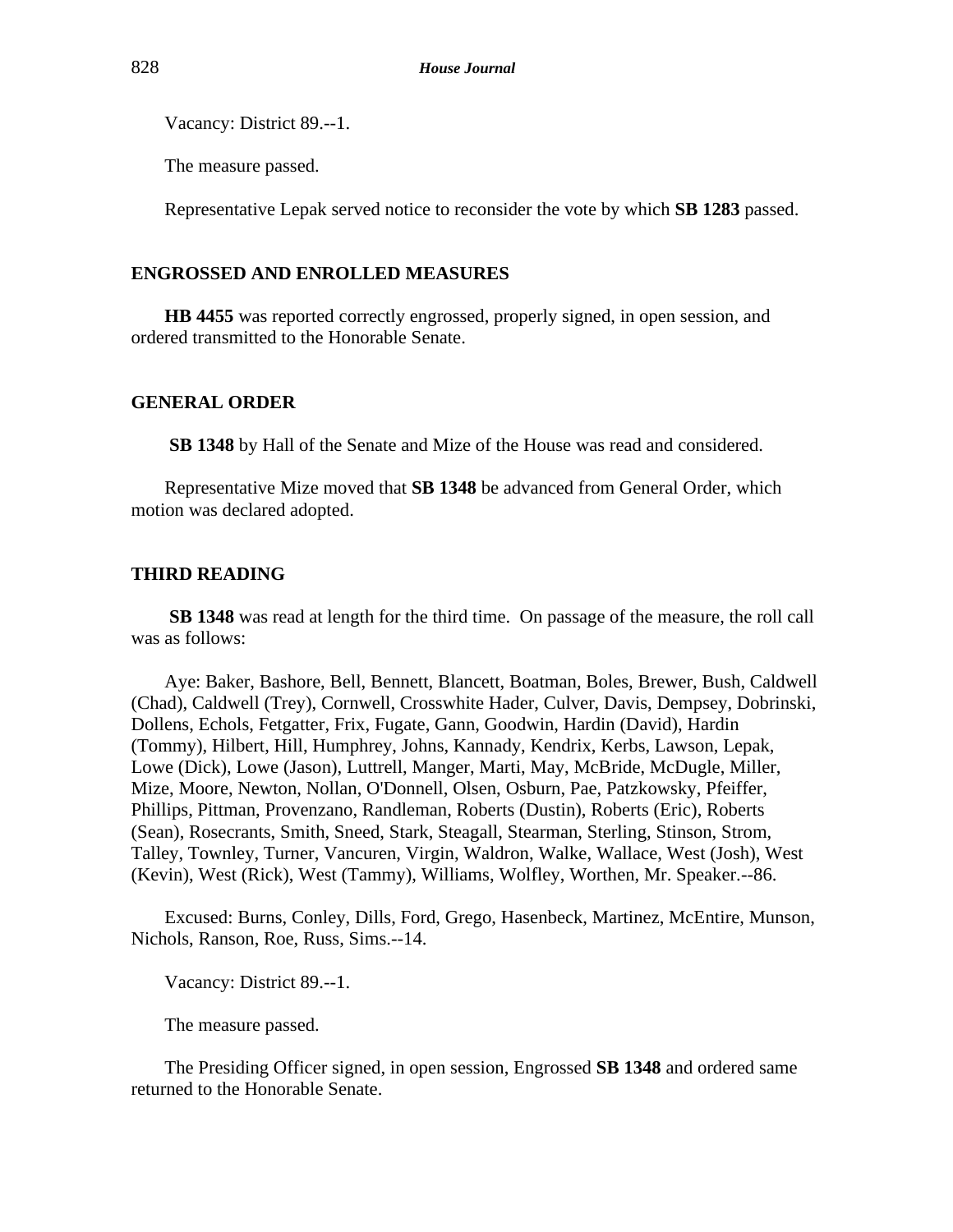#### **GENERAL ORDER**

**SB 1571** by Allen et al. of the Senate and West (Rick) of the House was read and considered.

Representative West (Rick) moved that **SB 1571** be advanced from General Order, which motion was declared adopted.

#### **THIRD READING**

**SB 1571** was read at length for the third time. On passage of the measure and emergency, the roll call was as follows:

Aye: Baker, Bashore, Bell, Boatman, Boles, Bush, Caldwell (Chad), Caldwell (Trey), Cornwell, Crosswhite Hader, Culver, Davis, Dempsey, Dollens, Echols, Fetgatter, Ford, Frix, Fugate, Gann, Hardin (David), Hardin (Tommy), Hilbert, Hill, Humphrey, Johns, Kannady, Kendrix, Kerbs, Lawson, Lepak, Lowe (Dick), Lowe (Jason), Luttrell, Manger, Marti, Martinez, May, McBride, McDugle, Miller, Moore, Newton, Nollan, O'Donnell, Olsen, Osburn, Pae, Patzkowsky, Phillips, Pittman, Provenzano, Randleman, Roberts (Dustin), Roberts (Eric), Roberts (Sean), Rosecrants, Smith, Sneed, Stark, Steagall, Stearman, Sterling, Stinson, Strom, Talley, Townley, Vancuren, Waldron, Wallace, West (Kevin), West (Rick), West (Tammy), Williams, Wolfley, Mr. Speaker.--76.

Nay: Blancett, Brewer, Goodwin, Virgin, Walke, Worthen.--6.

Excused: Bennett, Burns, Conley, Dills, Dobrinski, Grego, Hasenbeck, McEntire, Mize, Munson, Nichols, Pfeiffer, Ranson, Roe, Russ, Sims, Turner, West (Josh).--18.

Vacancy: District 89.--1.

The measure and emergency passed.

**SB 1571** was referred for engrossment.

#### **GENERAL ORDER**

**SB 401** by Pugh et al. of the Senate and Martinez et al. of the House was read and considered.

Coauthored by Representative(s) McDugle

Representative Martinez moved that **SB 401** be advanced from General Order, which motion was declared adopted.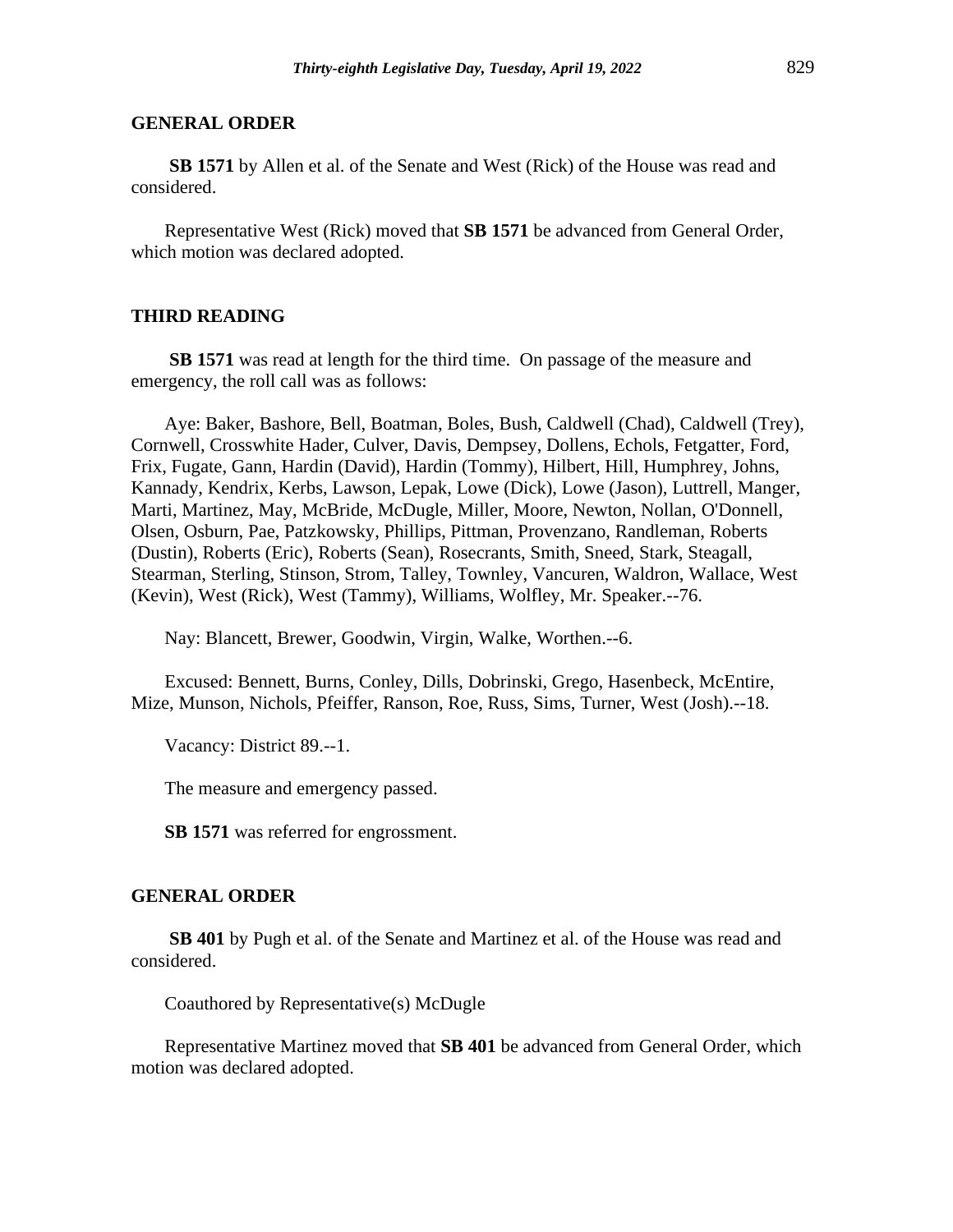**SB 401** was read at length for the third time. On passage of the measure, the roll call was as follows:

Aye: Baker, Bashore, Bell, Bennett, Blancett, Boatman, Boles, Brewer, Bush, Caldwell (Chad), Caldwell (Trey), Cornwell, Crosswhite Hader, Culver, Davis, Dempsey, Dobrinski, Dollens, Echols, Fetgatter, Ford, Frix, Fugate, Gann, Goodwin, Hardin (David), Hardin (Tommy), Hilbert, Hill, Humphrey, Johns, Kannady, Kendrix, Kerbs, Lawson, Lepak, Lowe (Dick), Lowe (Jason), Luttrell, Manger, Marti, Martinez, May, McDugle, Miller, Mize, Moore, Newton, Nollan, O'Donnell, Olsen, Osburn, Pae, Patzkowsky, Pfeiffer, Phillips, Pittman, Provenzano, Randleman, Ranson, Roberts (Dustin), Roberts (Eric), Roberts (Sean), Rosecrants, Smith, Sneed, Stark, Stearman, Sterling, Stinson, Strom, Talley, Townley, Turner, Vancuren, Virgin, Waldron, Walke, Wallace, West (Kevin), West (Rick), West (Tammy), Williams, Wolfley, Worthen, Mr. Speaker.--86.

Excused: Burns, Conley, Dills, Grego, Hasenbeck, McBride, McEntire, Munson, Nichols, Roe, Russ, Sims.--12.

Constitutional Priv: Steagall, West (Josh).--2.

Vacancy: District 89.--1.

The measure passed.

**SB 401** was referred for engrossment.

#### **GENERAL ORDER**

**SB 1357** by Paxton of the Senate and Martinez of the House was read and considered.

Representative Martinez moved that **SB 1357** be advanced from General Order, which motion was declared adopted.

#### **THIRD READING**

**SB 1357** was read at length for the third time. On passage of the measure and emergency, the roll call was as follows:

Aye: Baker, Bashore, Bennett, Blancett, Boatman, Boles, Brewer, Bush, Caldwell (Chad), Caldwell (Trey), Cornwell, Crosswhite Hader, Culver, Davis, Dollens, Echols, Fetgatter, Ford, Frix, Fugate, Gann, Goodwin, Hardin (David), Hardin (Tommy), Hilbert, Hill, Humphrey, Johns, Kannady, Kendrix, Kerbs, Lawson, Lepak, Lowe (Dick), Lowe (Jason), Luttrell, Manger, Marti, Martinez, May, McDugle, Miller, Mize, Moore, Newton, Nollan, O'Donnell, Olsen, Osburn, Pae, Patzkowsky, Pfeiffer, Pittman, Provenzano, Randleman, Ranson, Roberts (Dustin), Roberts (Eric), Roberts (Sean), Rosecrants, Smith,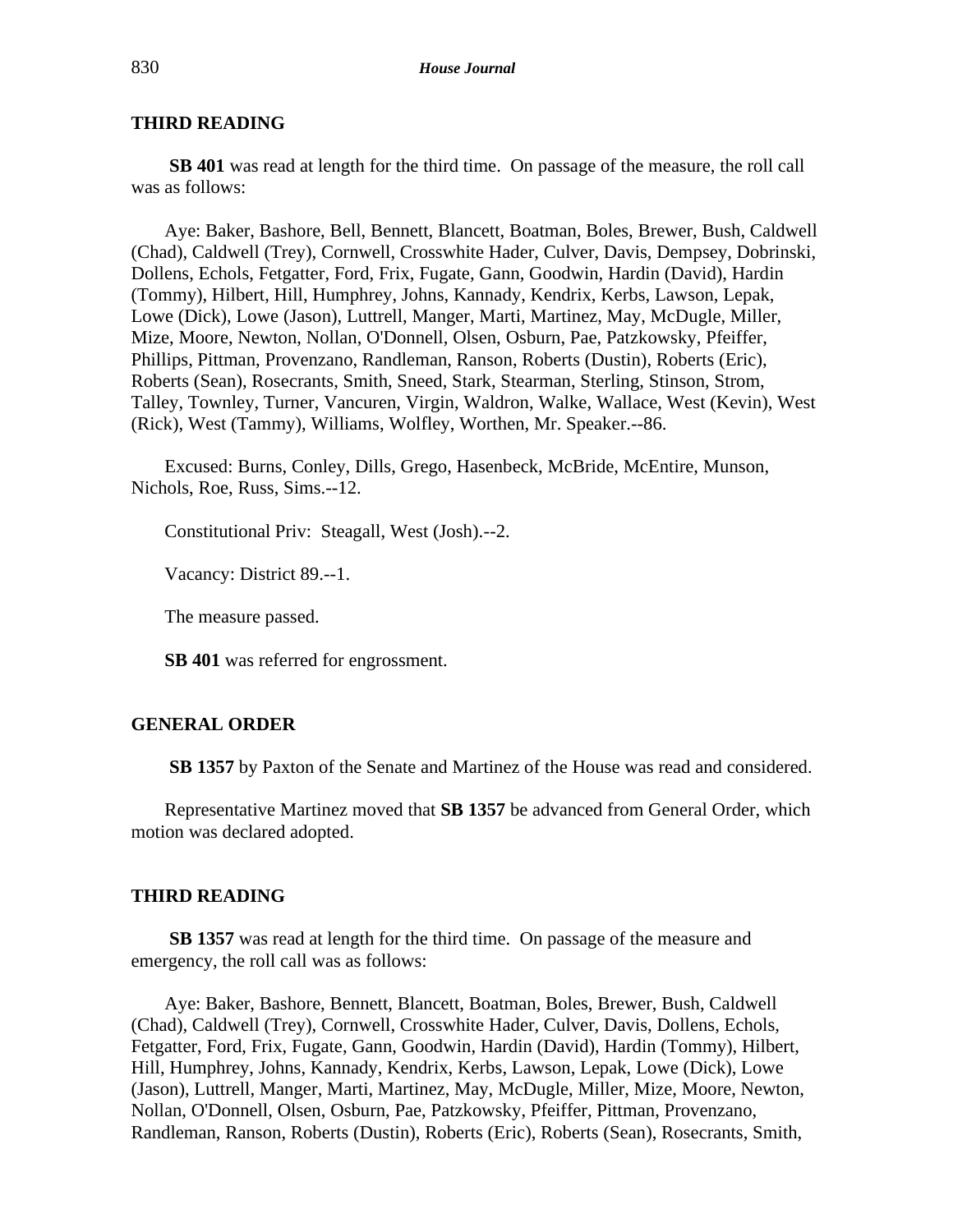Sneed, Stark, Steagall, Stearman, Sterling, Stinson, Strom, Talley, Townley, Vancuren, Virgin, Waldron, Walke, Wallace, West (Josh), West (Kevin), West (Rick), West (Tammy), Williams, Wolfley, Worthen, Mr. Speaker.--83.

Excused: Bell, Burns, Conley, Dempsey, Dills, Dobrinski, Grego, Hasenbeck, McBride, McEntire, Munson, Nichols, Phillips, Roe, Russ, Sims, Turner.--17.

Vacancy: District 89.--1.

The measure and emergency passed.

The Presiding Officer signed, in open session, Engrossed **SB 1357** and ordered same returned to the Honorable Senate.

#### **GENERAL ORDER**

**SB 1358** by Paxton of the Senate and Martinez of the House was read and considered.

Representative Martinez moved that **SB 1358** be advanced from General Order, which motion was declared adopted.

#### **THIRD READING**

**SB 1358** was read at length for the third time. On passage of the measure and emergency, the roll call was as follows:

Aye: Baker, Bashore, Bennett, Blancett, Boatman, Boles, Brewer, Burns, Bush, Caldwell (Chad), Caldwell (Trey), Cornwell, Crosswhite Hader, Culver, Davis, Dempsey, Dobrinski, Dollens, Echols, Fetgatter, Ford, Frix, Fugate, Gann, Goodwin, Hardin (David), Hardin (Tommy), Hilbert, Hill, Humphrey, Johns, Kannady, Kendrix, Kerbs, Lawson, Lepak, Lowe (Dick), Lowe (Jason), Luttrell, Manger, Marti, Martinez, May, McBride, McDugle, Miller, Mize, Moore, Newton, Nichols, Nollan, O'Donnell, Olsen, Osburn, Pae, Patzkowsky, Phillips, Pittman, Provenzano, Randleman, Ranson, Roberts (Dustin), Roberts (Eric), Roberts (Sean), Rosecrants, Smith, Sneed, Stark, Steagall, Stearman, Sterling, Stinson, Strom, Talley, Townley, Turner, Vancuren, Virgin, Waldron, Walke, Wallace, West (Josh), West (Kevin), West (Rick), West (Tammy), Williams, Wolfley, Worthen, Mr. Speaker.--89.

Excused: Bell, Conley, Dills, Grego, Hasenbeck, McEntire, Munson, Pfeiffer, Roe, Russ, Sims.--11.

Vacancy: District 89.--1.

The measure and emergency passed.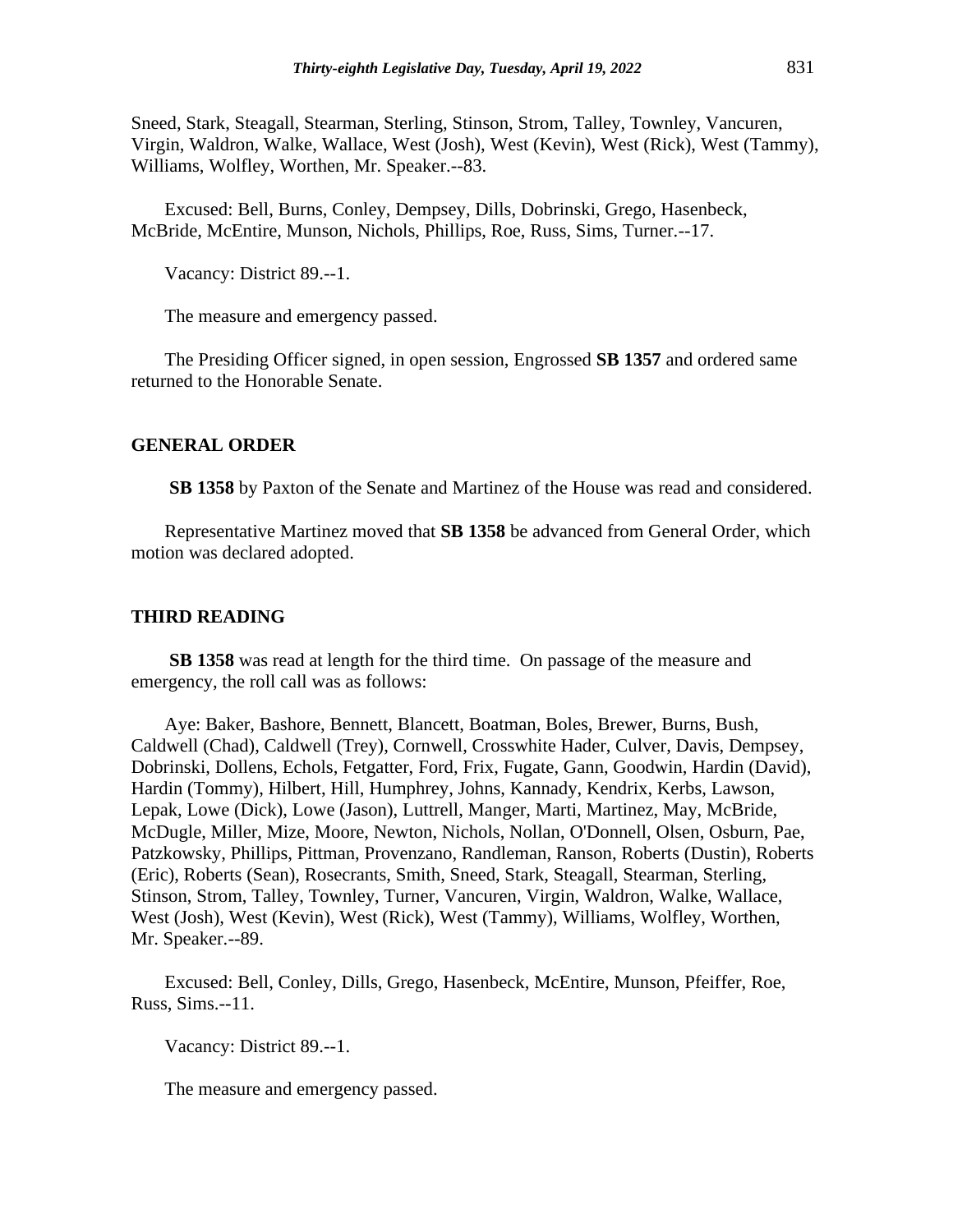The Presiding Officer signed, in open session, Engrossed **SB 1358** and ordered same returned to the Honorable Senate.

#### **GENERAL ORDER**

**SB 1414** by Paxton of the Senate and Martinez of the House was read and considered.

Representative Martinez moved that **SB 1414** be advanced from General Order, which motion was declared adopted.

#### **THIRD READING**

**SB 1414** was read at length for the third time. On passage of the measure and emergency, the roll call was as follows:

Aye: Baker, Bashore, Bell, Bennett, Blancett, Boatman, Boles, Brewer, Burns, Bush, Caldwell (Chad), Caldwell (Trey), Cornwell, Crosswhite Hader, Culver, Davis, Dempsey, Dobrinski, Dollens, Echols, Fetgatter, Ford, Frix, Fugate, Gann, Goodwin, Hardin (David), Hardin (Tommy), Hilbert, Hill, Humphrey, Johns, Kannady, Kendrix, Kerbs, Lawson, Lepak, Lowe (Dick), Lowe (Jason), Luttrell, Manger, Marti, Martinez, May, McBride, Miller, Mize, Moore, Newton, Nichols, Nollan, O'Donnell, Olsen, Osburn, Pae, Patzkowsky, Pittman, Provenzano, Randleman, Ranson, Roberts (Dustin), Roberts (Eric), Roberts (Sean), Rosecrants, Smith, Sneed, Stark, Stearman, Sterling, Stinson, Strom, Talley, Townley, Turner, Vancuren, Virgin, Waldron, Walke, Wallace, West (Josh), West (Kevin), West (Rick), West (Tammy), Williams, Wolfley, Worthen, Mr. Speaker.--87.

Excused: Conley, Dills, Grego, Hasenbeck, McDugle, McEntire, Munson, Pfeiffer, Phillips, Roe, Russ, Sims, Steagall.--13.

Vacancy: District 89.--1.

The measure and emergency passed.

The Presiding Officer signed, in open session, Engrossed **SB 1414** and ordered same returned to the Honorable Senate.

#### **GENERAL ORDER**

**SB 1578** by Paxton of the Senate and Martinez of the House was read and considered.

Representative Martinez moved that **SB 1578** be advanced from General Order, which motion was declared adopted.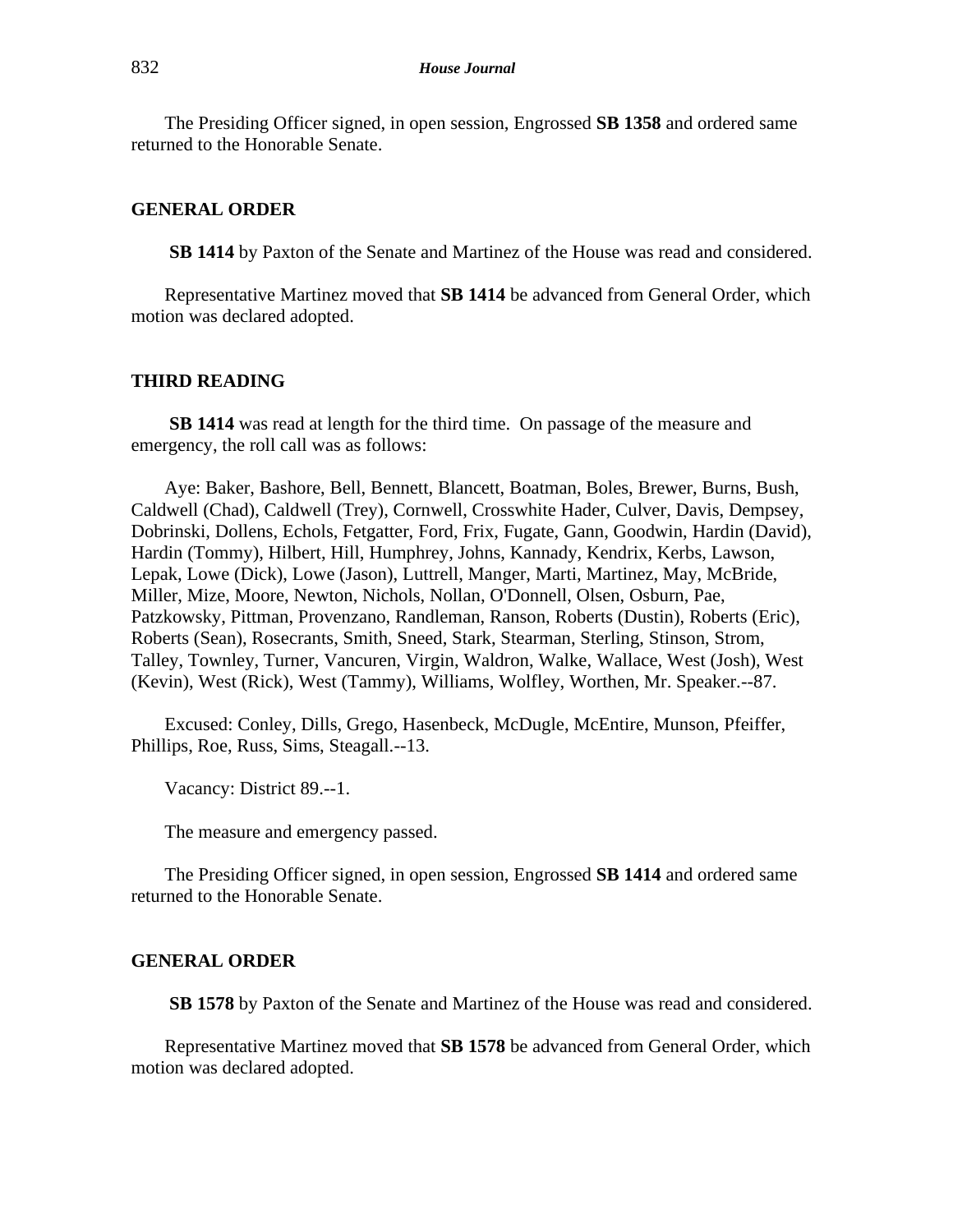**SB 1578** was read at length for the third time. On passage of the measure and emergency, the roll call was as follows:

Aye: Baker, Bashore, Bell, Bennett, Boatman, Boles, Brewer, Burns, Bush, Caldwell (Chad), Caldwell (Trey), Cornwell, Crosswhite Hader, Culver, Davis, Dempsey, Dobrinski, Dollens, Echols, Fetgatter, Ford, Frix, Fugate, Gann, Goodwin, Hardin (David), Hardin (Tommy), Hilbert, Hill, Johns, Kannady, Kendrix, Kerbs, Lawson, Lepak, Lowe (Dick), Lowe (Jason), Luttrell, Manger, Martinez, May, Miller, Mize, Moore, Newton, Nichols, Nollan, O'Donnell, Olsen, Osburn, Pae, Patzkowsky, Pfeiffer, Pittman, Provenzano, Randleman, Ranson, Roberts (Dustin), Roberts (Eric), Roberts (Sean), Rosecrants, Smith, Sneed, Stark, Steagall, Stearman, Sterling, Stinson, Strom, Talley, Townley, Turner, Vancuren, Waldron, Walke, Wallace, West (Josh), West (Kevin), West (Rick), West (Tammy), Williams, Wolfley, Worthen, Mr. Speaker.--84.

Excused: Blancett, Conley, Dills, Grego, Hasenbeck, Humphrey, Marti, McBride, McDugle, McEntire, Munson, Phillips, Roe, Russ, Sims, Virgin.--16.

Vacancy: District 89.--1.

The measure and emergency passed.

The Presiding Officer signed, in open session, Engrossed **SB 1578** and ordered same returned to the Honorable Senate.

#### **GENERAL ORDER**

**SB 1858** by Montgomery et al. of the Senate and Martinez of the House was read and considered.

Representative Martinez moved that **SB 1858** be advanced from General Order, which motion was declared adopted.

#### **THIRD READING**

**SB 1858** was read at length for the third time. On passage of the measure, the roll call was as follows:

Aye: Baker, Bashore, Bennett, Blancett, Boatman, Boles, Burns, Bush, Caldwell (Chad), Caldwell (Trey), Cornwell, Crosswhite Hader, Culver, Davis, Dempsey, Dobrinski, Echols, Ford, Frix, Goodwin, Hilbert, Hill, Humphrey, Johns, Kannady, Kerbs, Lawson, Lepak, Lowe (Dick), Lowe (Jason), Luttrell, Manger, Marti, Martinez, May, McBride, Miller, Mize, Moore, Munson, Newton, Nichols, Nollan, Osburn, Pae, Patzkowsky, Pfeiffer, Phillips, Pittman, Provenzano, Randleman, Ranson, Roberts (Dustin), Roberts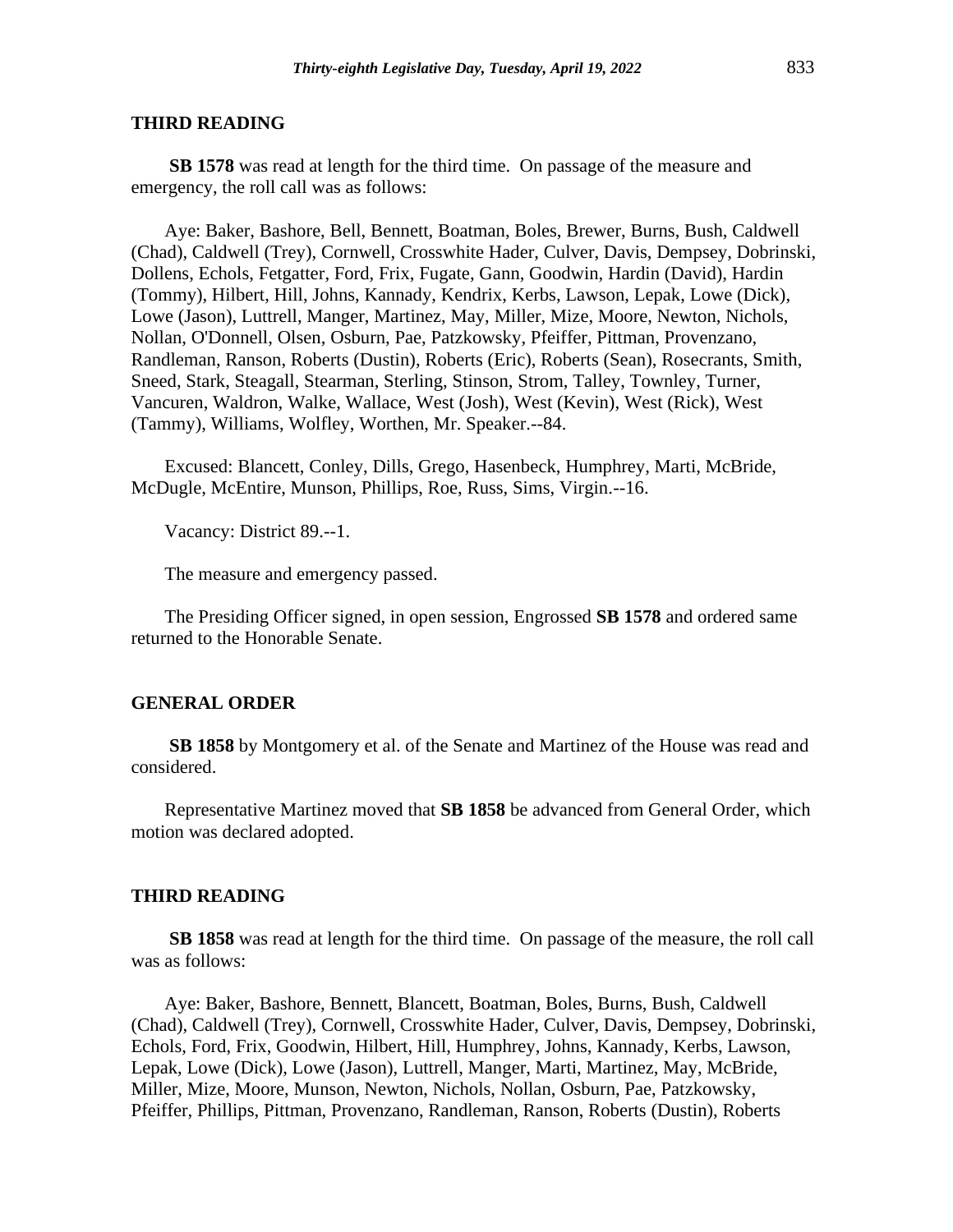(Eric), Roberts (Sean), Rosecrants, Sneed, Sterling, Stinson, Strom, Talley, Townley, Vancuren, Waldron, Walke, Wallace, West (Tammy), Williams, Worthen, Mr. Speaker.--70.

Nay: Bell, Brewer, Dollens, Fetgatter, Fugate, Gann, Hardin (David), Hardin (Tommy), Kendrix, O'Donnell, Olsen, Smith, Stark, Steagall, Stearman, Turner, West (Josh), West (Kevin), West (Rick), Wolfley.--20.

Excused: Conley, Dills, Grego, Hasenbeck, McDugle, McEntire, Roe, Russ, Sims, Virgin.--10.

Vacancy: District 89.--1.

The measure passed.

**SB 1858** was referred for engrossment.

#### **GENERAL ORDER**

**SB 1589** by Weaver of the Senate and Stinson of the House was read and considered.

Representative Stinson moved to amend **SB 1589** by restoring the title and enacting clause, which amendment was declared adopted.

Representative Stinson moved that **SB 1589** be advanced from General Order, which motion was declared adopted.

#### **THIRD READING**

**SB 1589** was read at length for the third time. On passage of the measure, the roll call was as follows:

Aye: Baker, Bashore, Bell, Bennett, Boatman, Boles, Brewer, Burns, Bush, Caldwell (Chad), Caldwell (Trey), Cornwell, Crosswhite Hader, Culver, Davis, Dempsey, Dobrinski, Dollens, Echols, Fetgatter, Ford, Frix, Fugate, Gann, Goodwin, Hardin (David), Hardin (Tommy), Hilbert, Hill, Humphrey, Johns, Kannady, Kendrix, Kerbs, Lepak, Lowe (Dick), Lowe (Jason), Luttrell, Manger, Marti, Martinez, May, McBride, Miller, Mize, Moore, Newton, Nichols, Nollan, O'Donnell, Olsen, Osburn, Pae, Patzkowsky, Pfeiffer, Phillips, Pittman, Provenzano, Randleman, Ranson, Roberts (Dustin), Roberts (Eric), Roberts (Sean), Rosecrants, Smith, Sneed, Stark, Steagall, Stearman, Sterling, Stinson, Strom, Talley, Townley, Vancuren, Waldron, Walke, Wallace, West (Josh), West (Kevin), West (Rick), West (Tammy), Williams, Wolfley, Worthen, Mr. Speaker.--86.

Excused: Blancett, Conley, Dills, Grego, Hasenbeck, Lawson, McDugle, McEntire, Munson, Roe, Russ, Sims, Turner, Virgin.--14.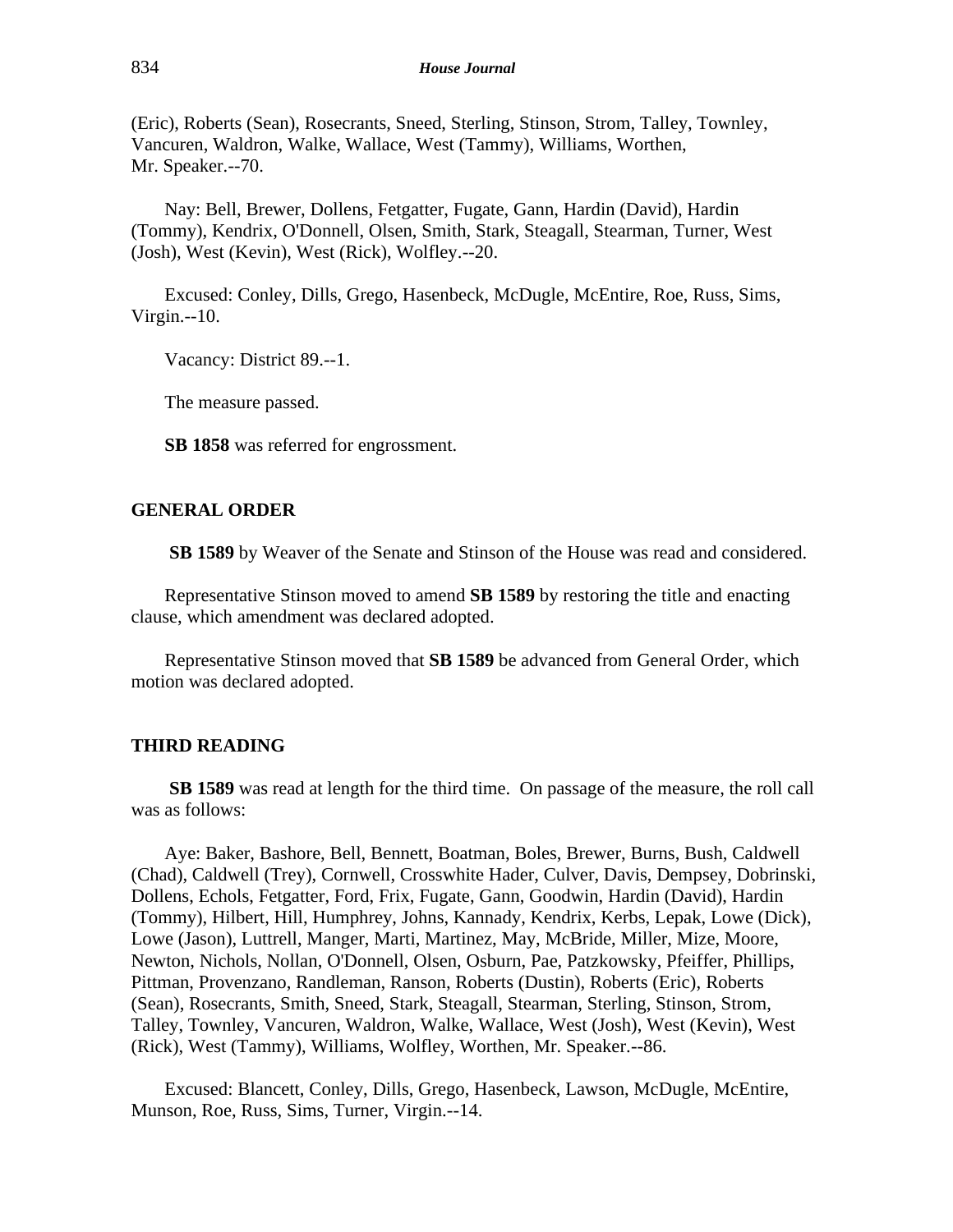Vacancy: District 89.--1.

The measure passed.

The Presiding Officer signed, in open session, Engrossed **SB 1589** and ordered same returned to the Honorable Senate.

### **GENERAL ORDER**

**SB 1282** by Haste of the Senate and Lawson of the House was read and considered.

Coauthored by Representative(s) Hill

Representative Lawson moved that **SB 1282** be advanced from General Order, which motion was declared adopted.

#### **THIRD READING**

**SB 1282** was read at length for the third time. On passage of the measure, the roll call was as follows:

Aye: Baker, Bashore, Boatman, Boles, Burns, Bush, Caldwell (Chad), Caldwell (Trey), Cornwell, Culver, Davis, Dempsey, Dobrinski, Dollens, Echols, Fetgatter, Ford, Frix, Hardin (David), Hardin (Tommy), Hilbert, Hill, Humphrey, Johns, Kannady, Kendrix, Kerbs, Lawson, Lepak, Lowe (Dick), Luttrell, Manger, Marti, May, McBride, Miller, Mize, Moore, Munson, Newton, Nollan, O'Donnell, Olsen, Osburn, Patzkowsky, Pfeiffer, Phillips, Pittman, Provenzano, Roberts (Eric), Roberts (Sean), Rosecrants, Smith, Sneed, Steagall, Sterling, Stinson, Strom, Talley, Townley, Vancuren, Walke, West (Josh), West (Kevin), West (Rick), West (Tammy), Williams, Wolfley, Worthen, Mr. Speaker.--70.

Nay: Bell, Bennett, Blancett, Brewer, Crosswhite Hader, Fugate, Gann, Goodwin, Lowe (Jason), Ranson, Stark, Stearman, Turner, Virgin, Waldron.--15.

Excused: Conley, Dills, Grego, Hasenbeck, Martinez, McDugle, McEntire, Nichols, Pae, Randleman, Roberts (Dustin), Roe, Russ, Sims, Wallace.--15.

Vacancy: District 89.--1.

The measure passed.

The Presiding Officer signed, in open session, Engrossed **SB 1282** and ordered same returned to the Honorable Senate.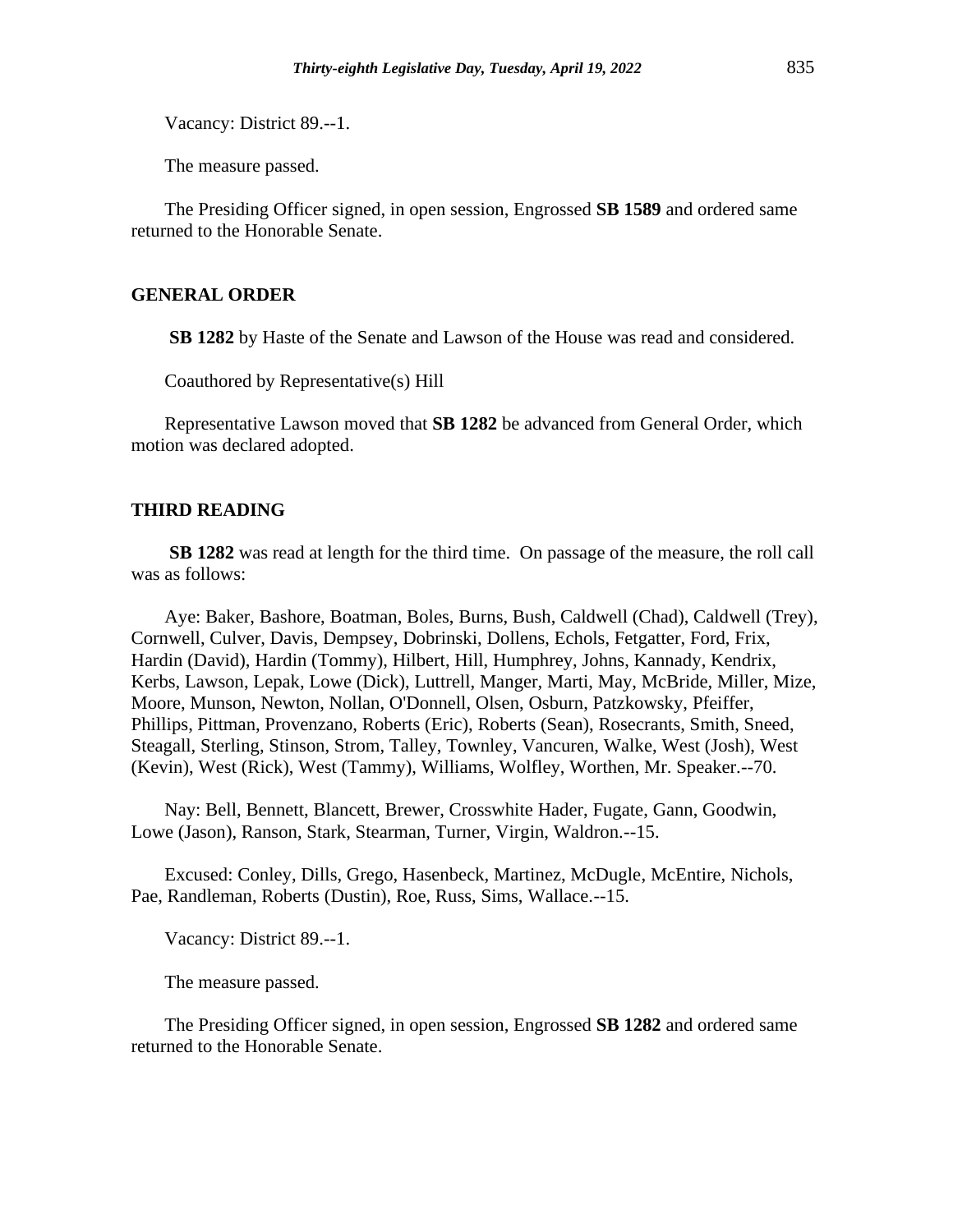# **GENERAL ORDER**

**SB 1307** by Coleman of the Senate and Vancuren et al. of the House was read and considered.

Representative Vancuren moved that **SB 1307** be advanced from General Order, which motion was declared adopted.

## **THIRD READING**

**SB 1307** was read at length for the third time. On passage of the measure, the roll call was as follows:

Aye: Baker, Bashore, Bell, Bennett, Boatman, Boles, Brewer, Burns, Bush, Caldwell (Chad), Caldwell (Trey), Cornwell, Culver, Davis, Dempsey, Dobrinski, Dollens, Echols, Fetgatter, Ford, Frix, Fugate, Goodwin, Hilbert, Hill, Humphrey, Johns, Kannady, Kendrix, Kerbs, Lepak, Lowe (Dick), Lowe (Jason), Luttrell, Manger, Marti, May, McBride, Miller, Mize, Moore, Munson, Newton, O'Donnell, Osburn, Patzkowsky, Pfeiffer, Phillips, Pittman, Provenzano, Ranson, Roberts (Eric), Roberts (Sean), Rosecrants, Sneed, Sterling, Stinson, Strom, Talley, Townley, Turner, Vancuren, Virgin, Waldron, Walke, West (Tammy), Wolfley, Mr. Speaker.--68.

Nay: Crosswhite Hader, Gann, Hardin (David), Hardin (Tommy), Olsen, Smith, Stark, Steagall, Stearman, West (Kevin), West (Rick), Williams, Worthen.--13.

Excused: Blancett, Conley, Dills, Grego, Hasenbeck, Lawson, Martinez, McDugle, McEntire, Nichols, Nollan, Pae, Randleman, Roberts (Dustin), Roe, Russ, Sims, Wallace, West (Josh).--19.

Vacancy: District 89.--1.

The measure passed.

The Presiding Officer signed, in open session, Engrossed **SB 1307** and ordered same returned to the Honorable Senate.

#### **MESSAGES FROM THE SENATE**

Announcing the passage of **HBs 3430** and **3484**.

The above-numbered measures were referred for enrollment.